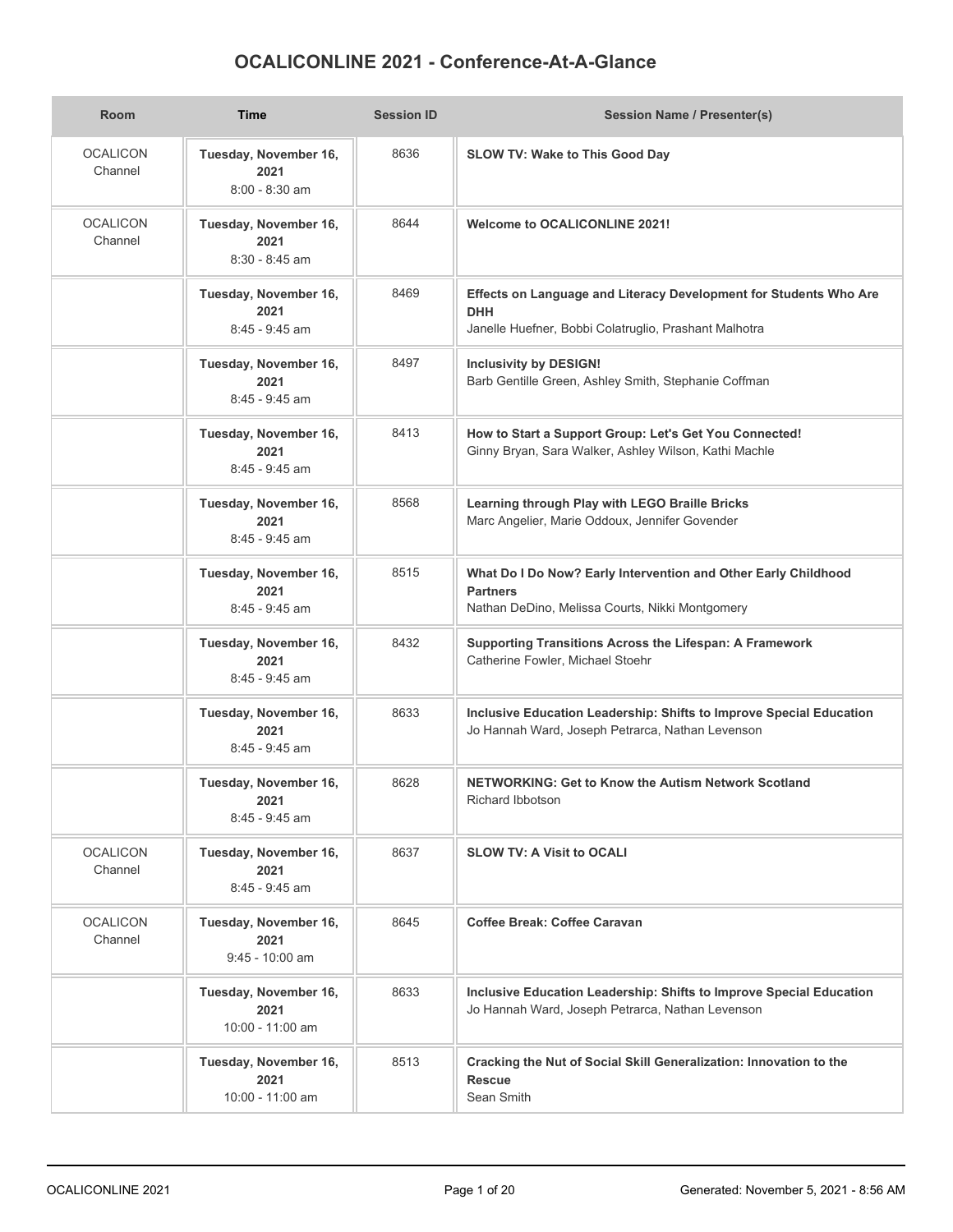| <b>Room</b>                | <b>Time</b>                                          | <b>Session ID</b> | <b>Session Name / Presenter(s)</b>                                                                                                                       |
|----------------------------|------------------------------------------------------|-------------------|----------------------------------------------------------------------------------------------------------------------------------------------------------|
|                            | Tuesday, November 16,<br>2021<br>10:00 - 11:00 am    | 8406              | Building Blocks for Success Using the Expanded Core Curriculum<br>Heather Herbster, Katie Robinson, Michelle Motil, Dan Kelley                           |
|                            | Tuesday, November 16,<br>2021<br>10:00 - 11:00 am    | 8450              | Talk the Talk: Let's Talk About Puberty<br>Melissa Dubie, Ginny Bryan, Dee Marks, Jennifer Krumins, Andrea Seymour                                       |
|                            | Tuesday, November 16,<br>2021<br>10:00 - 11:00 am    | 8375              | <b>What's Next? Technology</b><br>Teresa Kobelt, Shea Tanis, Gregory Wellems                                                                             |
|                            | Tuesday, November 16,<br>2021<br>10:00 - 11:00 am    | 8449              | Transforming Systems to Meet the Needs of Youth and Families<br><b>Engaged in Multi-Systems</b><br>Elizabeth Manley                                      |
|                            | Tuesday, November 16,<br>2021<br>10:00 - 11:00 am    | 8696              | Use of A Multi-Tiered System of Support for Autistic Students Enrolled<br>in Higher Education<br>Brian Freedman, Wes Garton, Jessica Monahan             |
|                            | Tuesday, November 16,<br>2021<br>10:00 - 11:00 am    | 8428              | <b>MEETING: Ohio Parent Mentor Project Meeting</b><br>Kenyona Walker                                                                                     |
|                            | Tuesday, November 16,<br>2021<br>10:00 - 11:00 am    | 8467              | Ohio's Early Learning and Development Standards Are Changing<br>Elizabeth Sailer Agnew                                                                   |
|                            | Tuesday, November 16,<br>2021<br>$10:00 - 11:00$ am  | 8630              | NETWORKING: Get to Know CASDA - the Canadian Autism Spectrum<br><b>Disorder Alliance</b><br>Jonathan Lai, Debbie Irish, Rakhee Chowdhury                 |
| <b>OCALICON</b><br>Channel | Tuesday, November 16,<br>2021<br>10:00 - 11:00 am    | 8638              | <b>SLOW TV: Ride for Pickles 2</b>                                                                                                                       |
| <b>OCALICON</b><br>Channel | Tuesday, November 16,<br>2021<br>11:00 - 11:15 am    | 8646              | <b>Tuesday Morning Break</b>                                                                                                                             |
|                            | Tuesday, November 16,<br>2021<br>11:15 am - 12:15 pm | 8566              | Unlocking the English Code: Instruction and Assessment of Students<br>Who are Blind or Visually Impaired<br>Frances Mary D'Andrea                        |
|                            | Tuesday, November 16,<br>2021<br>11:15 am - 12:15 pm | 8424              | Leading With Confidence: How Implementation Science Guides<br><b>Leaders in UDL Implementation</b><br>Cherie Smith, Heidi Orvosh-Kamenski, Michelle Duda |
|                            | Tuesday, November 16,<br>2021<br>11:15 am - 12:15 pm | 8453              | Implementation of Telehealth to Replace In-Person ABA Therapy: What<br><b>COVID-19 Taught Us</b><br>Patricia Wright, Paula Pompa-Craven, Meghan Herron   |
|                            | Tuesday, November 16,<br>2021<br>11:15 am - 12:15 pm | 8523              | Braille Literacy Front and Center With Mantis and Chameleon at APH<br>William Freeman                                                                    |
|                            | Tuesday, November 16,<br>2021<br>11:15 am - 12:15 pm | 8541              | Social Emotional Engagement - Knowledge and Skills: Addressing the<br>Social Emotional Needs of Learners within Academic Instruction<br>Emily Rubin      |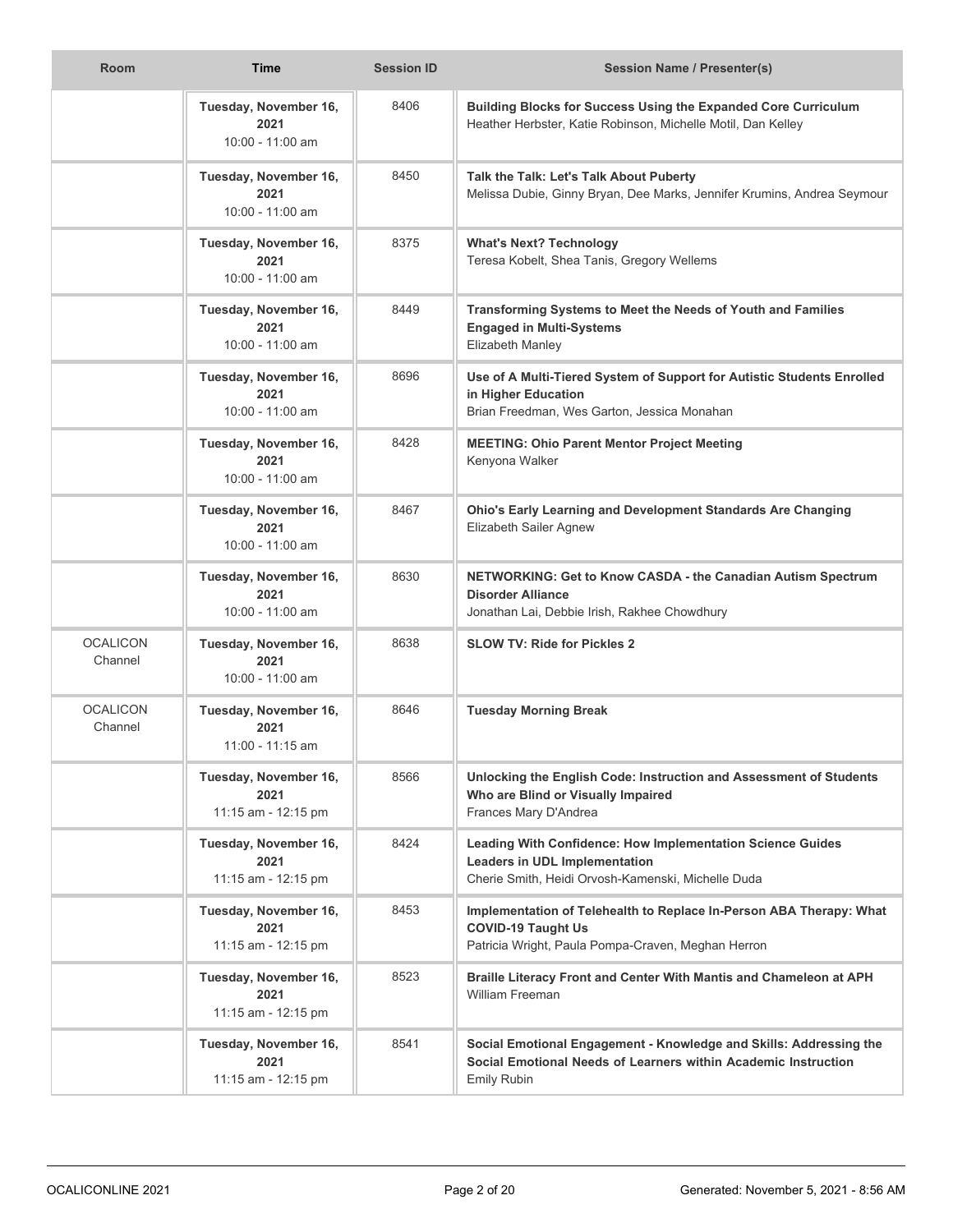| <b>Room</b>                | <b>Time</b>                                          | <b>Session ID</b> | Session Name / Presenter(s)                                                                                                                                    |
|----------------------------|------------------------------------------------------|-------------------|----------------------------------------------------------------------------------------------------------------------------------------------------------------|
|                            | Tuesday, November 16,<br>2021<br>11:15 am - 12:15 pm | 8532              | Research Symposium: Self-Determination and Advocacy<br>Sheila Smith, Phyllis Holloway, Shirley Peganoff O'Brien, Richard Ibbotson,<br>Sue Hope, Vanessa Tomas  |
|                            | Tuesday, November 16,<br>2021<br>11:15 am - 12:15 pm | 8623              | The Art of Building Partnerships: To Be Friends or Not To Be Friends,<br><b>That Is The Questions</b><br>Alexis Johnson                                        |
|                            | Tuesday, November 16,<br>2021<br>11:15 am - 12:15 pm | 8632              | <b>NETWORKING: Get to Know the Urban Collaborative</b><br>Lauren Katzman, Bruce Watson                                                                         |
|                            | Tuesday, November 16,<br>2021<br>11:15 am - 12:15 pm | 8428              | <b>MEETING: Ohio Parent Mentor Project Meeting</b><br>Kenyona Walker                                                                                           |
| <b>OCALICON</b><br>Channel | Tuesday, November 16,<br>2021<br>11:15 am - 12:15 pm | 8639              | <b>SLOW TV: Behind the Scenes: Coffee Breaks</b>                                                                                                               |
| <b>OCALICON</b><br>Channel | Tuesday, November 16,<br>2021<br>12:15 - 12:45 pm    | 8647              | <b>Tuesday Lunch Break</b>                                                                                                                                     |
|                            | Tuesday, November 16,<br>2021<br>12:45 - 1:45 pm     | 8567              | Language and Literacy for DHH Learners: A How To for Two Evidence-<br><b>Based Classroom Strategies</b><br><b>Stacey Tucci</b>                                 |
|                            | Tuesday, November 16,<br>2021<br>12:45 - 1:45 pm     | 8491              | Project Inspire: Inspiring Youth With Visual Impairments and Their<br><b>Teachers in STEM</b><br>Tiffany Wild, Tina Herzberg                                   |
|                            | Tuesday, November 16,<br>2021<br>12:45 - 1:45 pm     | 8380              | Evidence-Based Strategies to Support Transition into Adulthood<br>Amy Gaffney                                                                                  |
|                            | Tuesday, November 16,<br>2021<br>12:45 - 1:45 pm     | 8405              | <b>Making Sense of Interoception</b><br>Kelly Mahler, Kim Clairy, Rachael Thompson, Chloe Rothschild, Amy Bixler<br>Coffin, Nicholas Pink                      |
|                            | Tuesday, November 16,<br>2021<br>12:45 - 1:45 pm     | 8604              | One District's Roadmap to Engaging all Stakeholders in Building an<br>Inclusive, Equitable and Healthy Learning Environment<br>Tracy Blankenship, Nicole Blake |
|                            | Tuesday, November 16,<br>2021<br>12:45 - 1:45 pm     | 8549              | <b>Expect More: An Autism Adventure</b><br>Mike Lake                                                                                                           |
|                            | Tuesday, November 16,<br>2021<br>12:45 - 1:45 pm     | 8470              | Unlearning to Design for Inclusion and Equity<br><b>Allison Posey</b>                                                                                          |
|                            | Tuesday, November 16,<br>2021<br>12:45 - 1:45 pm     | 8581              | <b>NETWORKING: ODE Approaches to Teaching and Professional</b><br>Learning<br>Melissa Weber-Mayrer                                                             |
|                            | Tuesday, November 16,<br>2021<br>12:45 - 1:45 pm     | 8617              | NETWORKING: OCALI's Center for the Young Child<br>Laura Maddox-Bechard, Maggie Gons                                                                            |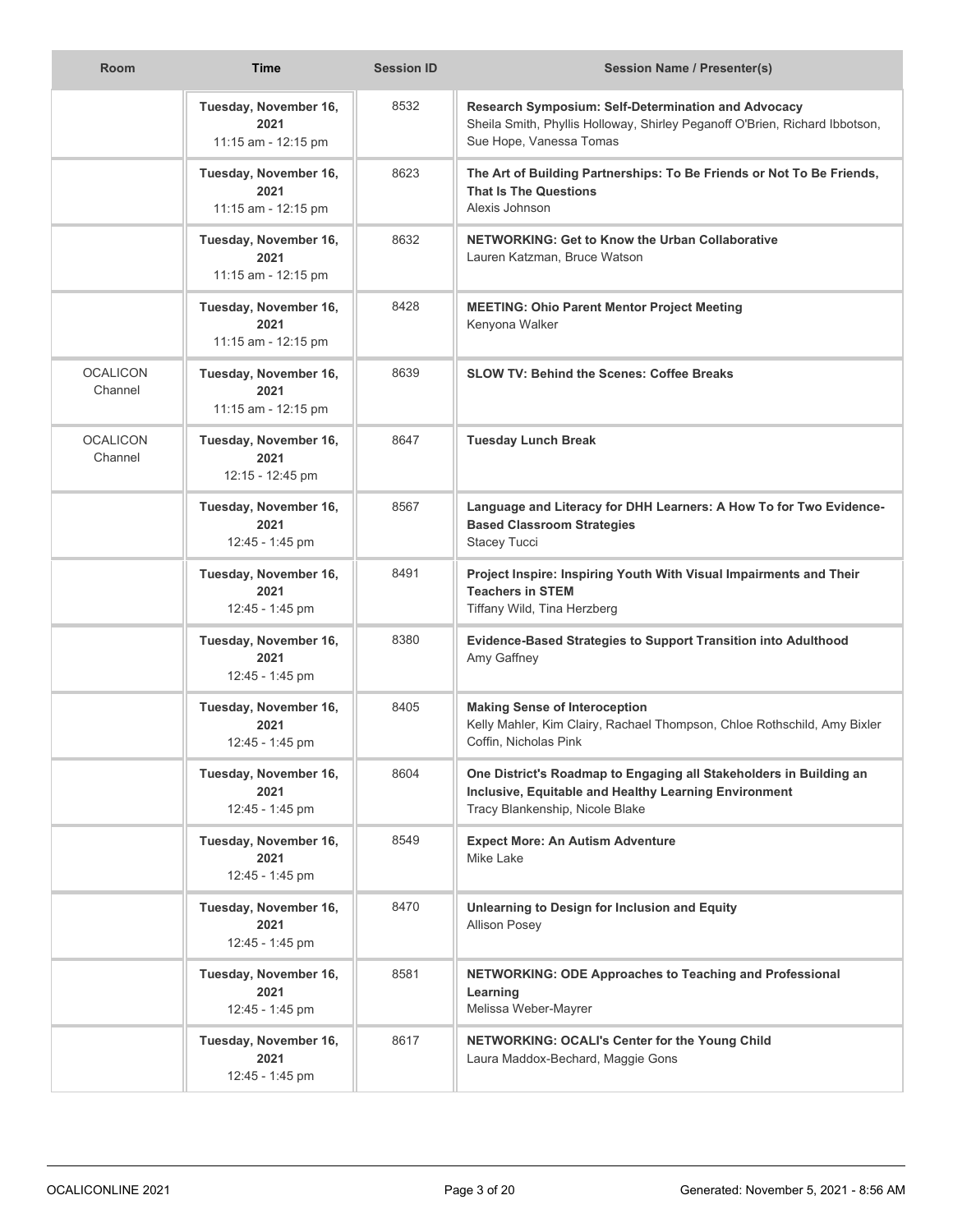| <b>Room</b>                | <b>Time</b>                                       | <b>Session ID</b> | <b>Session Name / Presenter(s)</b>                                                                                                                                                                      |
|----------------------------|---------------------------------------------------|-------------------|---------------------------------------------------------------------------------------------------------------------------------------------------------------------------------------------------------|
| <b>OCALICON</b><br>Channel | Tuesday, November 16,<br>2021<br>12:45 - 1:45 pm  | 8640              | <b>SLOW TV: A Visit to The Awesome Company</b>                                                                                                                                                          |
| <b>OCALICON</b><br>Channel | Tuesday, November 16,<br>2021<br>1:45 - 2:00 pm   | 8648              | <b>Tuesday Afternoon Break 1</b>                                                                                                                                                                        |
|                            | Tuesday, November 16,<br>2021<br>$2:00 - 3:00$ pm | 8400              | Incidental Learning and Students Who Are Deaf or Hard of Hearing:<br><b>Expanded Core Curriculum</b><br>Heather Herbster, Abbey Weaver, Kara Bull, John Moore                                           |
|                            | Tuesday, November 16,<br>2021<br>2:00 - 3:00 pm   | 8455              | Think Differently to Appreciate What Works by Using an Inquiry<br>Approach to UDL<br>Jen Townsend                                                                                                       |
|                            | Tuesday, November 16,<br>2021<br>$2:00 - 3:00$ pm | 8554              | <b>Collaborative Care: Explore Ohio Parent Mentor Engagement Statewide</b><br><b>Collaboration for Students With Disabilities</b><br>Kenyona Walker, Megan Horstmeier, Chris Ondrus, Darlene LaFontaine |
|                            | Tuesday, November 16,<br>2021<br>2:00 - 3:00 pm   | 8498              | Mastering Google Classroom on the BrailleNote Touch Plus<br>Peter Tucic                                                                                                                                 |
|                            | Tuesday, November 16,<br>2021<br>$2:00 - 3:00$ pm | 8547              | Policy Barriers to Implementing Evidence-Based Practices for Behavior<br><b>Support for Children With ASD</b><br>Peter Doehring                                                                         |
|                            | Tuesday, November 16,<br>2021<br>$2:00 - 3:00$ pm | 8391              | <b>Family Engagement Across the Transition Years</b><br>Alex Corwin, Amy Szymanski, Dawn Rowe                                                                                                           |
|                            | Tuesday, November 16,<br>2021<br>$2:00 - 3:00$ pm | 8529              | Research Symposium: Language Development<br>Sheila Smith, Linsey Zanchetti, Morgan Oates, Allison Bean                                                                                                  |
|                            | Tuesday, November 16,<br>2021<br>$2:00 - 3:00$ pm | 8508              | Training Our Teams: How to Help New Staff in Child Care Centers Work<br><b>With Parents</b><br>Maggie Gons, Lisa Welsh                                                                                  |
|                            | Tuesday, November 16,<br>2021<br>$2:00 - 3:00$ pm | 8576              | <b>NETWORKING: OEC Urban Support Team</b><br>Andrea Faulkner                                                                                                                                            |
|                            | Tuesday, November 16,<br>2021<br>2:00 - 3:00 pm   | 8621              | <b>NETWORKING: OCALI's Lending Library</b><br>Samantha Brown                                                                                                                                            |
| <b>OCALICON</b><br>Channel | Tuesday, November 16,<br>2021<br>$2:00 - 3:00$ pm | 8641              | <b>SLOW TV: The PB and Winston Hour</b>                                                                                                                                                                 |
| <b>OCALICON</b><br>Channel | Tuesday, November 16,<br>2021<br>$3:00 - 3:15$ pm | 8649              | <b>Tuesday Energy Break</b>                                                                                                                                                                             |
|                            | Tuesday, November 16,<br>2021<br>$3:15 - 4:15$ pm | 8373              | <b>What's Next? Research</b><br>Jacquelyn Fede, Amy Laurent, Kara Ayers, Jessica Kramer, Elijah Thomas,<br>Cyril Nonga-Mann, Teresa Kobelt                                                              |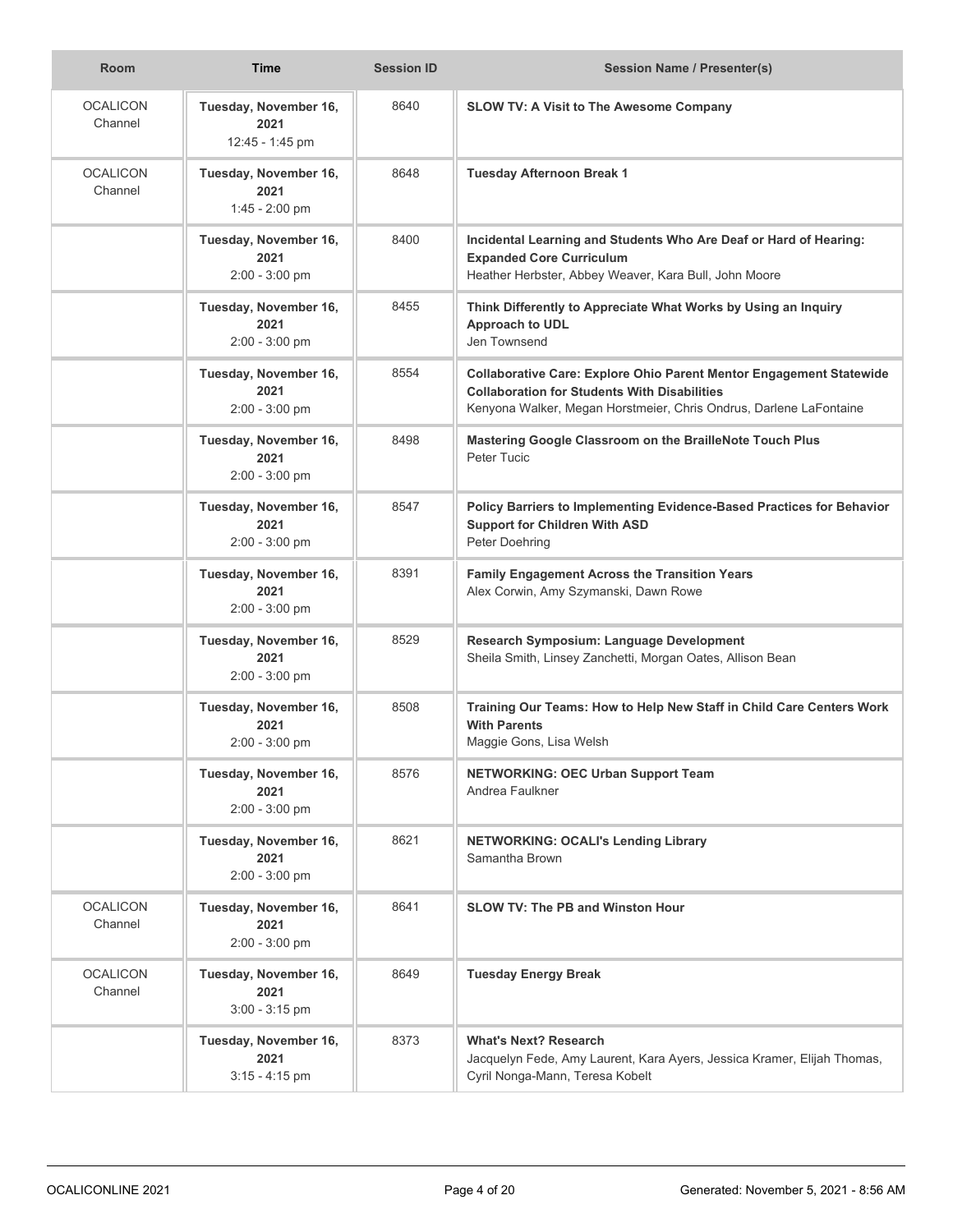| Room                       | <b>Time</b>                                       | <b>Session ID</b> | <b>Session Name / Presenter(s)</b>                                                                                                                                 |
|----------------------------|---------------------------------------------------|-------------------|--------------------------------------------------------------------------------------------------------------------------------------------------------------------|
|                            | Tuesday, November 16,<br>2021<br>$3:15 - 4:15$ pm | 8389              | <b>UDL and OTES 2.0</b><br>Colleen Kornish, Julie Weyandt                                                                                                          |
|                            | Tuesday, November 16,<br>2021<br>$3:15 - 4:15$ pm | 8410              | Did You Notice? An Exploration of Communication<br>Jen Bavry, Nick Miller, Steve Beha                                                                              |
|                            | Tuesday, November 16,<br>2021<br>$3:15 - 4:15$ pm | 8492              | Shooting for the Stars! Making Astronomy Accessible for Students<br><b>With Visual Impairments</b><br>Tiffany Wild, Thomas Madura                                  |
|                            | Tuesday, November 16,<br>2021<br>$3:15 - 4:15$ pm | 8392              | <b>Fostering Resilience and Giving Grace</b><br><b>Kristin Souers</b>                                                                                              |
|                            | Tuesday, November 16,<br>2021<br>$3:15 - 4:15$ pm | 8521              | Inspiring Equity and Inclusion With Infant and Early Childhood Mental<br><b>Health Consultation</b><br><b>Grace Schoessow</b>                                      |
|                            | Tuesday, November 16,<br>2021<br>$3:15 - 4:15$ pm | 8694              | <b>Autism and Innovation</b><br>Aaron Bouma                                                                                                                        |
|                            | Tuesday, November 16,<br>2021<br>$3:15 - 4:15$ pm | 8557              | <b>NETWORKING: More Talk About Puberty</b><br>Amy Bixler Coffin, Melissa Dubie, Jennifer Krumins, Andrea Seymour, Dee<br>Marks, Ginny Bryan                        |
|                            | Tuesday, November 16,<br>2021<br>$3:15 - 4:15$ pm | 8561              | Lessons We Learned That Will Continue When We Return Onsite<br>Sarah Ott, Andrea Vinson, Edward Baisley                                                            |
|                            | Tuesday, November 16,<br>2021<br>$3:15 - 4:15$ pm | 8610              | <b>NETWORKING: Meet and Greet With Nate Levenson</b><br>Nathan Levenson, Jo Hannah Ward                                                                            |
|                            | Tuesday, November 16,<br>2021<br>$3:15 - 4:15$ pm | 8616              | NETWORKING: OCALI's Outreach Center for Deafness and Blindness<br>Christine Croyle, Angelica Gagliardi, Heather Herbster, Michelle Motil                           |
| <b>OCALICON</b><br>Channel | Tuesday, November 16,<br>2021<br>$3:15 - 4:15$ pm | 8642              | <b>SLOW TV: Behind the Scenes: Cleveland</b>                                                                                                                       |
| <b>OCALICON</b><br>Channel | Tuesday, November 16,<br>2021<br>4:15 - 4:30 pm   | 8650              | <b>Tuesday Afternoon Break 2</b>                                                                                                                                   |
|                            | Tuesday, November 16,<br>2021<br>$4:30 - 5:30$ pm | 8571              | <b>Strategies and Tools to Empower Parents and Caregivers During</b><br><b>Playtime</b><br>Ciara Ousley                                                            |
|                            | Tuesday, November 16,<br>2021<br>4:30 - 5:30 pm   | 8419              | Successful Transition Program Structure Begins With Leadership: A<br><b>State Leaders Panel</b><br>Amy Szymanski, Shannon Komisarek, Michael Stoehr, Stacy Collins |
|                            | Tuesday, November 16,<br>2021<br>4:30 - 5:30 pm   | 8484              | Getting Ready for the 2022 Federal Quota Census<br>Jennifer Govender, Sarah Buoni, Judy Siens, Kelly Houston                                                       |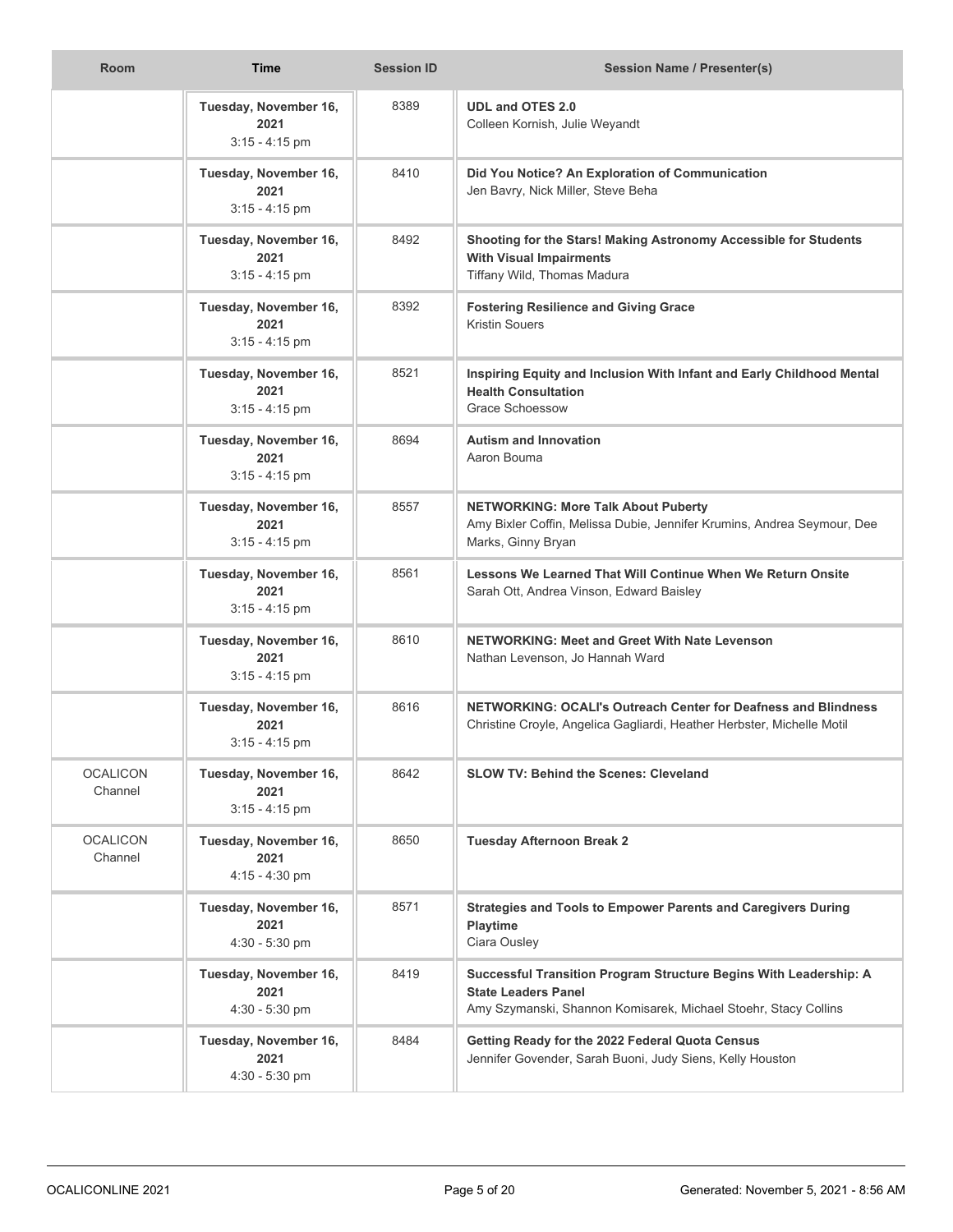| Room                       | <b>Time</b>                                              | <b>Session ID</b> | <b>Session Name / Presenter(s)</b>                                                                                                                                  |
|----------------------------|----------------------------------------------------------|-------------------|---------------------------------------------------------------------------------------------------------------------------------------------------------------------|
|                            | Tuesday, November 16,<br>2021<br>4:30 - 5:30 pm          | 8452              | <b>Catatonia and Autism: What You Need to Know</b><br>Ruth Aspy                                                                                                     |
|                            | Tuesday, November 16,<br>2021<br>$4:30 - 5:30$ pm        | 8524              | Coordinated System of Care: How Iowa's Systems Work Together to<br>Ensure All Iowans With ASD Get a Good Start<br>Wendy Trotter, Erika Hertel, Rachell Swanson-Holm |
|                            | Tuesday, November 16,<br>2021<br>4:30 - 5:30 pm          | 8487              | Our Journey of Discovery and Knowledge<br>Jill Sims, Kurt Young, Jillian McFarlan, Shawna Benson, Aaron Conn                                                        |
|                            | Tuesday, November 16,<br>2021<br>4:30 - 5:30 pm          | 8598              | NETWORKING: Journey Towards Independence, Building Life Skills for<br>People Who are Deaf or Blind<br>Michelle Motil                                                |
|                            | Tuesday, November 16,<br>2021<br>4:30 - 5:30 pm          | 8605              | <b>Special Education in Rural and Urban Settings</b><br>Matt Jameson, Brittany Hott, Kim Floyd, Jennifer Baribeau                                                   |
|                            | Tuesday, November 16,<br>2021<br>4:30 - 5:30 pm          | 8535              | Research Symposium: Social Engagement for Youth and College<br><b>Students</b><br>Sheila Smith, Molly King, Tyler McQueen, MaKayla Matthews, Rachel<br>Sunderlin    |
|                            | Tuesday, November 16,<br>2021<br>4:30 - 5:30 pm          | 8587              | <b>NETWORKING: ODE Educator Effectiveness</b><br>Lori Parker                                                                                                        |
| <b>OCALICON</b><br>Channel | Tuesday, November 16,<br>2021<br>4:30 - 5:30 pm          | 8643              | SLOW TV: Unwind From This Good Day                                                                                                                                  |
| <b>OCALICON</b><br>Channel | Wednesday, November<br>17, 2021<br>$8:00 - 8:30$ am      | 8651              | <b>SLOW TV: Morning Meditation</b>                                                                                                                                  |
| <b>OCALICON</b><br>Channel | <b>Wednesday, November</b><br>17, 2021<br>8:30 - 8:45 am | 8662              | <b>Welcome to Wednesday!</b>                                                                                                                                        |
|                            | Wednesday, November<br>17, 2021<br>8:45 - 9:45 am        | 8459              | Access and Beyond: Strengthening Decoding and Literacy Skills for<br><b>Deaf and HH Learners</b><br>Angelica Gagliardi, Abby White, Jessica Hoefler                 |
|                            | Wednesday, November<br>17, 2021<br>8:45 - 9:45 am        | 8447              | Supporting Students Executive Functioning Within the Classroom<br><b>Setting</b><br>Chris Abildgaard, Nicole Murphy                                                 |
|                            | Wednesday, November<br>17, 2021<br>8:45 - 9:45 am        | 8377              | <b>Simple Strategies for Self-Regulation</b><br>Sondra Williams, Brigid Rankowski                                                                                   |
|                            | Wednesday, November<br>17, 2021<br>8:45 - 9:45 am        | 8473              | Remote Supports and Assistive Technology for Independent Living<br>Carly Dauch                                                                                      |
|                            | Wednesday, November<br>17, 2021<br>8:45 - 9:45 am        | 8608              | <b>Engaging Stakeholders for Effective and Efficient Partnerships</b><br>Daniel Irwin, Karen Berlin, Teresa Crowson, Taryn Traylor                                  |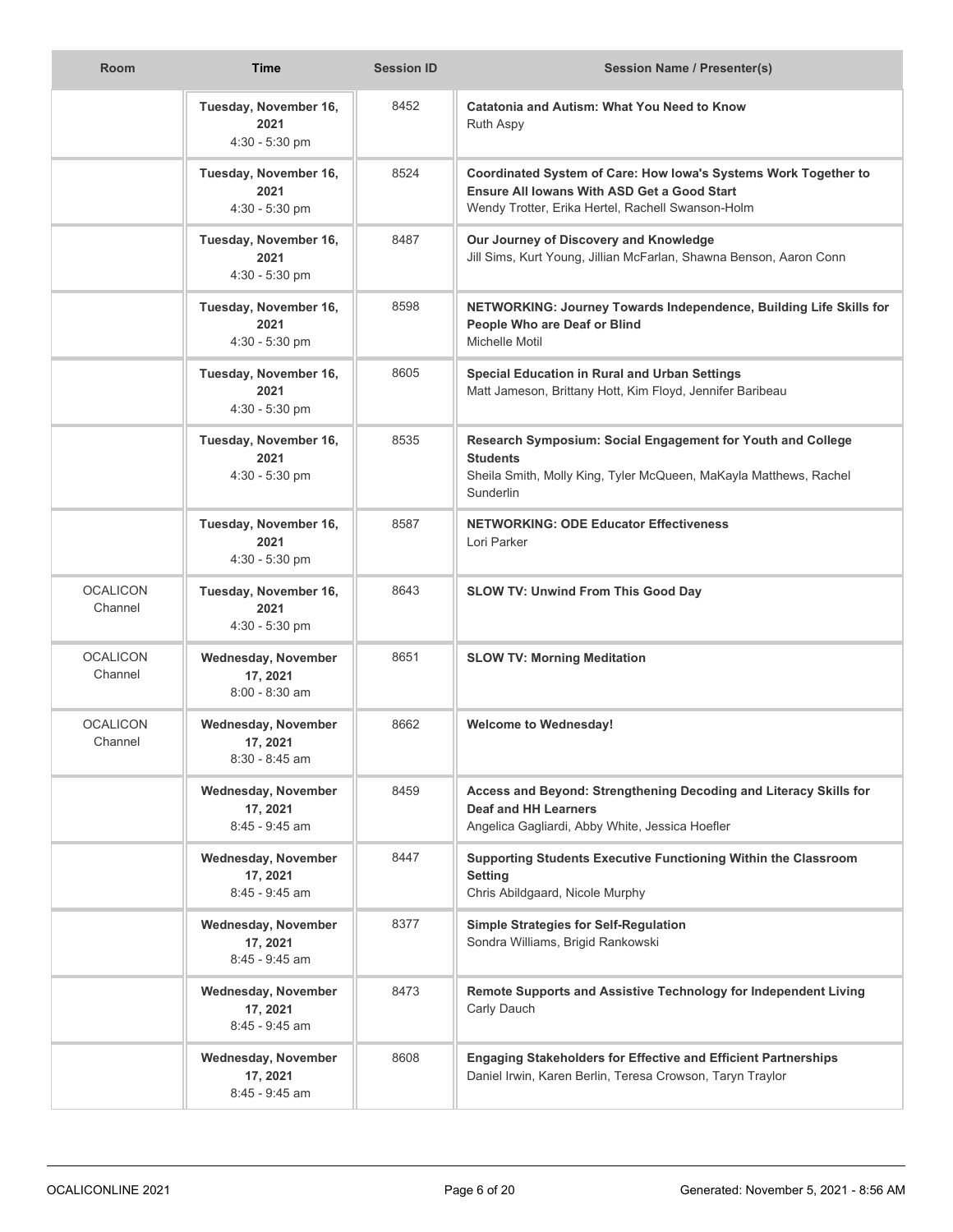| <b>Room</b>                | <b>Time</b>                                                 | <b>Session ID</b> | Session Name / Presenter(s)                                                                                                                                                                                                                           |
|----------------------------|-------------------------------------------------------------|-------------------|-------------------------------------------------------------------------------------------------------------------------------------------------------------------------------------------------------------------------------------------------------|
|                            | Wednesday, November<br>17, 2021<br>$8:45 - 9:45$ am         | 8471              | OFN:Outreach to the Self-Advocate Community and the Spanish<br><b>Speaking Community</b><br>Beth Thompson, Nathan Morgan                                                                                                                              |
|                            | Wednesday, November<br>17, 2021<br>$8:45 - 9:45$ am         | 8582              | <b>NETWORKING: ODE Assessment</b><br><b>Wendy Stoica</b>                                                                                                                                                                                              |
|                            | Wednesday, November<br>17, 2021<br>$8:45 - 9:45$ am         | 8457              | How Preschool Rule 3301-51-11 Supports Inclusion in Early Childhood<br>Teresa Brown, Michele Bambauer, Tina DeVito                                                                                                                                    |
|                            | <b>Wednesday, November</b><br>17, 2021<br>8:45 - 9:45 am    | 8591              | <b>NETWORKING: ODE Intensive Supports</b><br>Clairie Jones                                                                                                                                                                                            |
|                            | Wednesday, November<br>17, 2021<br>$8:45 - 9:45$ am         | 8614              | <b>NETWORKING: OCALI's Research and Impact Team</b><br>Sheila Smith, Marika Nadel-LaMotta, Daniel Gruber                                                                                                                                              |
| <b>OCALICON</b><br>Channel | Wednesday, November<br>17, 2021<br>8:45 - 9:45 am           | 8665              | <b>SLOW TV: Behind the Scenes: Cleveland - repeat</b>                                                                                                                                                                                                 |
| <b>OCALICON</b><br>Channel | <b>Wednesday, November</b><br>17, 2021<br>$9:45 - 10:00$ am | 8668              | <b>Coffee Break: Food for Good Thought</b>                                                                                                                                                                                                            |
|                            | Wednesday, November<br>17, 2021<br>10:00 - 11:00 am         | 8483              | Transitions: Managing Change in a Period of Unprecedented Change<br>Corrie McLean, Lynsey Stewart                                                                                                                                                     |
|                            | <b>Wednesday, November</b><br>17, 2021<br>10:00 - 11:00 am  | 8494              | Working Toward Better Language and Literacy Outcomes for Learners<br><b>With Complex Needs</b><br>Laura Jones, Argyroula Diamanti, Nancy Osko, Roni Sedor, Jessie Zink,<br>Marcy Henry                                                                |
|                            | Wednesday, November<br>17, 2021<br>10:00 - 11:00 am         | 8437              | <b>Parent and Professional Communication</b><br>Lisa Hickman, Robin Bryant, Tammie Sebastian, Elaine Hamilton, Ivette<br>Sarkar                                                                                                                       |
|                            | Wednesday, November<br>17, 2021<br>10:00 - 11:00 am         | 8507              | AT to Support Organization and Executive Function for Home, School,<br>and Work<br>Diana Petschauer                                                                                                                                                   |
|                            | Wednesday, November<br>17, 2021<br>10:00 - 11:00 am         | 8544              | From Planning to Shared Measurement: Working Across Agencies and<br>Organizations to Measure the Impact of the Autism Plan for Georgia<br>Emily Rubin, Matthew Segall, Synita Griswell, Susan Brasher, Rachel<br>Greene, Brian Barger, Gereen Francis |
|                            | Wednesday, November<br>17, 2021<br>10:00 - 11:00 am         | 8476              | Opportunities for Ohioans With Disabilities College 2 Careers Program<br>Kristin Garrett, Dustin Schwab, Karen Grafton                                                                                                                                |
|                            | <b>Wednesday, November</b><br>17, 2021<br>10:00 - 11:00 am  | 8699              | Advocating With Humility: Enhancing Counseling and Psychotherapy<br>for Autistic Individuals through Cultural Humility<br>John Marquina                                                                                                               |
|                            | Wednesday, November<br>17, 2021<br>10:00 - 11:00 am         | 8408              | Uniquely Human: A Conversation with Dr. Barry Prizant<br>Barry Prizant, Julie Short, Denise Sawan Caruso                                                                                                                                              |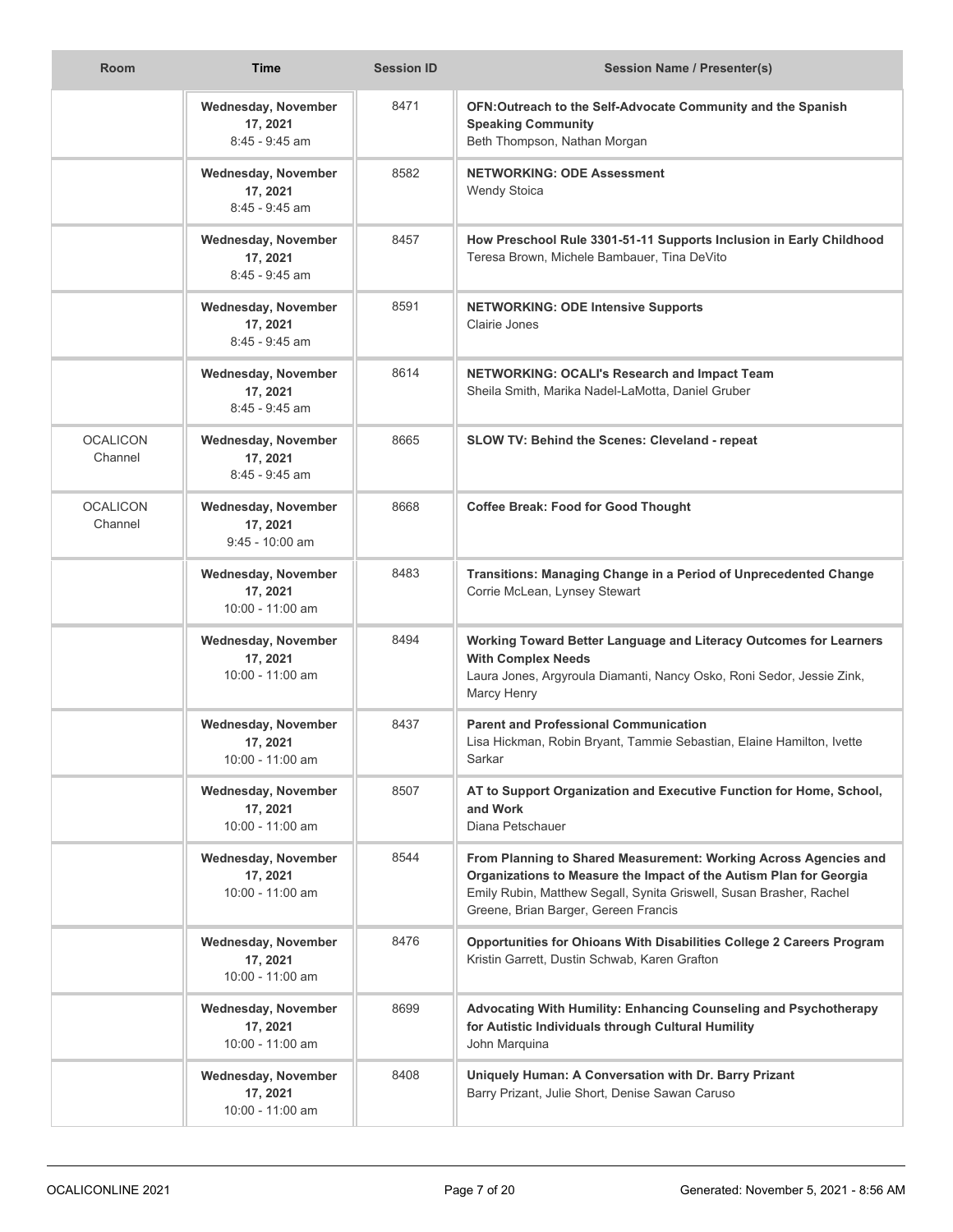| <b>Room</b>                | <b>Time</b>                                                   | <b>Session ID</b> | Session Name / Presenter(s)                                                                                                                                          |
|----------------------------|---------------------------------------------------------------|-------------------|----------------------------------------------------------------------------------------------------------------------------------------------------------------------|
|                            | Wednesday, November<br>17, 2021<br>10:00 - 11:00 am           | 8625              | SMILE Therapy: Supporting the Communication and Independence of<br><b>Our Learners at Doncaster Deaf Trust</b><br>Lauren Woodcock                                    |
|                            | Wednesday, November<br>17, 2021<br>$10:00 - 11:00$ am         | 8658              | <b>NETWORKING: ODE Assessment High School Testing</b><br>Donna Williams                                                                                              |
|                            | Wednesday, November<br>17, 2021<br>$10:00 - 11:00$ am         | 8574              | <b>NETWORKING: OEC Meet the Directors</b><br>Jo Hannah Ward, Monica Drvota, Joseph Petrarca                                                                          |
| <b>OCALICON</b><br>Channel | Wednesday, November<br>17, 2021<br>10:00 - 11:00 am           | 8652              | <b>SLOW TV: Repair Pending</b>                                                                                                                                       |
| <b>OCALICON</b><br>Channel | Wednesday, November<br>17, 2021<br>$11:00 - 11:15$ am         | 8673              | <b>Wednesday Morning Break</b>                                                                                                                                       |
|                            | <b>Wednesday, November</b><br>17, 2021<br>11:15 am - 12:15 pm | 8525              | Embracing the Whole Deaf Child: Meeting Needs and Strengths of<br>Children Who Are Deaf and Hard of Hearing<br>Anthony Coy-Gonzalez                                  |
|                            | Wednesday, November<br>17, 2021<br>11:15 am - 12:15 pm        | 8519              | Stretching the Science of Reading to Better Include Learners With the<br><b>Most Complex Needs</b><br>Jessica Hoffman, Stephanie VanDyke, Carrie Wood, Shawna Benson |
|                            | Wednesday, November<br>17, 2021<br>11:15 am - 12:15 pm        | 8458              | <b>Integrating Assistive Technology With Power Wheelchairs</b><br>Michelle Lange                                                                                     |
|                            | Wednesday, November<br>17, 2021<br>11:15 am - 12:15 pm        | 8489              | Improving Outcomes in Adults With ASD by First Changing How and<br><b>What We Teach</b><br>Peter Gerhardt                                                            |
|                            | Wednesday, November<br>17, 2021<br>11:15 am - 12:15 pm        | 8446              | Raising Ry Ry: My Teenager With Autism<br>Sandra Hallett                                                                                                             |
|                            | Wednesday, November<br>17, 2021<br>11:15 am - 12:15 pm        | 8374              | <b>What's Next? Education</b><br>Teresa Kobelt, Carrie Spangler, David Cantrell, Diana Autin, Laurie<br>VanderPloeg                                                  |
|                            | Wednesday, November<br>17, 2021<br>11:15 am - 12:15 pm        | 8511              | NETWORKING: Get to Know ACRES - the American Council of Rural<br><b>Special Education</b><br>Mark Butler, Belva Collins, Ann Berry, Kim Floyd                        |
|                            | Wednesday, November<br>17, 2021<br>11:15 am - 12:15 pm        | 8475              | Using LifeCourse Planning Tools to Support Your Child's Journey<br>Melissa James, Kim Mathews, Corey Ferguson                                                        |
|                            | Wednesday, November<br>17, 2021<br>11:15 am - 12:15 pm        | 8580              | <b>NETWORKING: OEC Resources Management</b><br>Sarah James                                                                                                           |
|                            | Wednesday, November<br>17, 2021<br>11:15 am - 12:15 pm        | 8590              | <b>NETWORKING: ODE Whole Child Supports</b><br><b>Brittany Miracle</b>                                                                                               |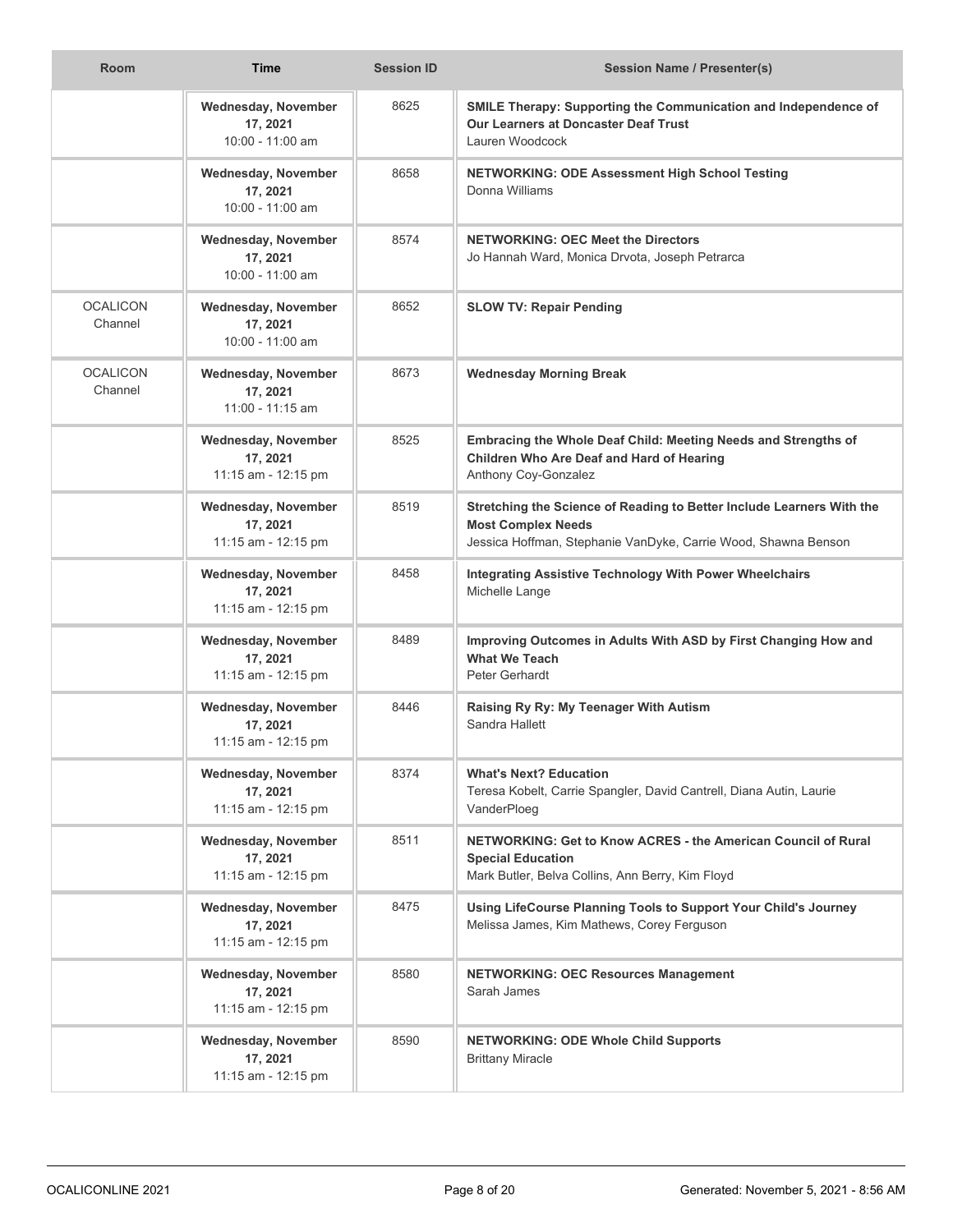| <b>Room</b>                | <b>Time</b>                                            | <b>Session ID</b> | <b>Session Name / Presenter(s)</b>                                                                                                                                                                           |
|----------------------------|--------------------------------------------------------|-------------------|--------------------------------------------------------------------------------------------------------------------------------------------------------------------------------------------------------------|
| <b>OCALICON</b><br>Channel | Wednesday, November<br>17, 2021<br>11:15 am - 12:15 pm | 8678              | <b>SLOW TV: LarryLand</b>                                                                                                                                                                                    |
| <b>OCALICON</b><br>Channel | Wednesday, November<br>17, 2021<br>12:15 - 12:45 pm    | 8676              | <b>Wednesday Lunch Break</b>                                                                                                                                                                                 |
|                            | Wednesday, November<br>17, 2021<br>12:45 - 1:45 pm     | 8416              | <b>Introducing Ohio's Inclusion Policy Statement</b><br>Wendy Grove, Julie Stone, Laurie Dinnebeil                                                                                                           |
|                            | Wednesday, November<br>17, 2021<br>12:45 - 1:45 pm     | 8435              | <b>Membership Means Everything</b><br>Loui Lord Nelson                                                                                                                                                       |
|                            | Wednesday, November<br>17, 2021<br>12:45 - 1:45 pm     | 8493              | AAC Empowers People to Communicate and Direct Their Lives<br><b>Corinne Thomas-Kersting</b>                                                                                                                  |
|                            | Wednesday, November<br>17, 2021<br>12:45 - 1:45 pm     | 8537              | South Dakota Community-Based Transition Partnership<br><b>Emily Meier</b>                                                                                                                                    |
|                            | Wednesday, November<br>17, 2021<br>12:45 - 1:45 pm     | 8427              | Focus on Women on the Autism Spectrum<br>Ruth Aspy, Amy Bixler Coffin, Kelli Yeagley, Susan Rothschild, Siena<br>Castellon, Emma Goodall                                                                     |
|                            | Wednesday, November<br>17, 2021<br>12:45 - 1:45 pm     | 8601              | Family Engagement in Early Care and Education: Responding With<br><b>Families to Developmental Concern</b><br>Tammy Funnell, Delphia Roberts-Brown                                                           |
|                            | Wednesday, November<br>17, 2021<br>12:45 - 1:45 pm     | 8531              | <b>Research Symposium: Adapting During Covid</b><br>Sheila Smith, Myra Beth Bundy, Tara Bord, Haley Ingram, Gabriella Martin,<br>Ameena Ahmed, Arianna Constantakes, Melissa Tapp, Janet Sanchez<br>Enriquez |
|                            | Wednesday, November<br>17, 2021<br>12:45 - 1:45 pm     | 8626              | Disability Revolution: Discussion About Crip Camp - Option 1<br>Katie Robinson, Simon Buehrer, Courtney Yantes                                                                                               |
|                            | Wednesday, November<br>17, 2021<br>12:45 - 1:45 pm     | 8578              | <b>NETWORKING: OEC Gifted</b><br>Maria Lohr                                                                                                                                                                  |
|                            | Wednesday, November<br>17, 2021<br>12:45 - 1:45 pm     | 8589              | NETWORKING: ODE Improvement and Innovation<br>Cynthia Dewey                                                                                                                                                  |
| <b>OCALICON</b><br>Channel | Wednesday, November<br>17, 2021<br>12:45 - 1:45 pm     | 8653              | SLOW TV: The Bridge Over the River Slyh                                                                                                                                                                      |
| <b>OCALICON</b><br>Channel | Wednesday, November<br>17, 2021<br>1:45 - 2:00 pm      | 8691              | <b>Wednesday Afternoon Break 1</b>                                                                                                                                                                           |
|                            | Wednesday, November<br>17, 2021<br>$2:00 - 3:00$ pm    | 8559              | Ohio's Resources to Support Learners Who Are DHH, BVI, and DB<br>Christine Croyle, Lynne Hamelberg, Al LaBarre                                                                                               |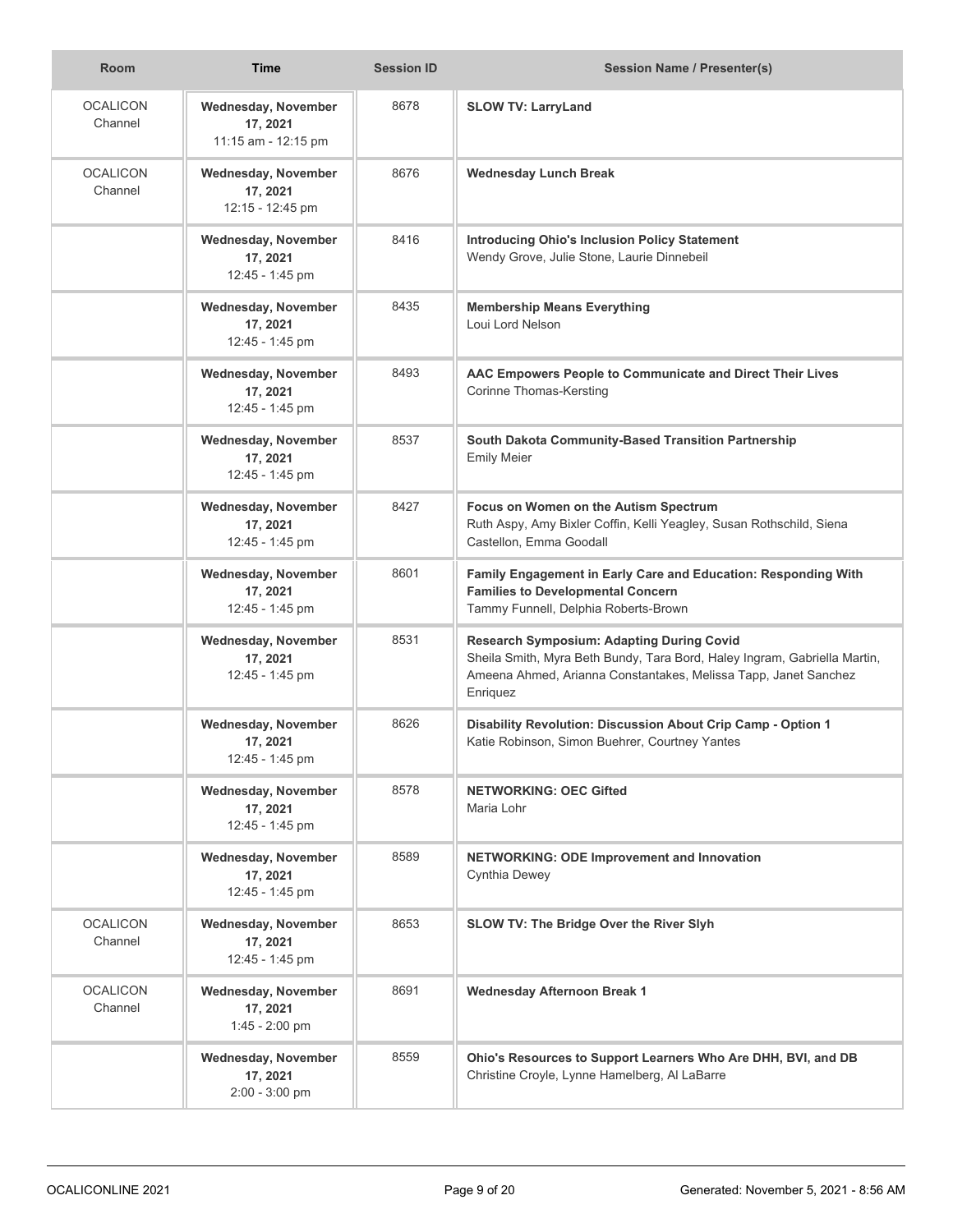| <b>Room</b>             | <b>Time</b>                                                | <b>Session ID</b> | <b>Session Name / Presenter(s)</b>                                                                                                                                                                   |
|-------------------------|------------------------------------------------------------|-------------------|------------------------------------------------------------------------------------------------------------------------------------------------------------------------------------------------------|
|                         | Wednesday, November<br>17, 2021<br>2:00 - 3:00 pm          | 8448              | Transition from El to Preschool: Roles, Responsibilities, and Family<br><b>Support</b><br>Lisa Hickman, Kristin Hildebrant, Marbella Caceres                                                         |
|                         | Wednesday, November<br>17, 2021<br>$2:00 - 3:00$ pm        | 8479              | Taking Assistive Technology Along: Increased Independence in<br><b>Transitions for People With DD</b><br>M. Gayl Bowser                                                                              |
|                         | Wednesday, November<br>17, 2021<br>$2:00 - 3:00$ pm        | 8543              | Keeping with the Times: Current Evidence-Based Supports for<br><b>Autistic Learners</b><br>Kelly Mahler                                                                                              |
|                         | Wednesday, November<br>17, 2021<br>$2:00 - 3:00$ pm        | 8490              | Perspectives Project: Conversations With Individuals on the Spectrum<br>and Their Families<br>Lori Chambers, Dixie Teeter, Lynn Loving, Rhonda Danner, Meggin Funk,<br>Megan Misegadis, Megan Hoffey |
|                         | Wednesday, November<br>17, 2021<br>$2:00 - 3:00$ pm        | 8506              | Dispute Resolution: Insights and Lessons from the Pandemic<br>Heidi Kleinman, Heather Clingerman, Kelly Walker                                                                                       |
|                         | Wednesday, November<br>17, 2021<br>$2:00 - 3:00$ pm        | 8657              | NETWORKING: Get to Know NTACT:C - the National Technical<br><b>Assistance Center on Transition: The Collaborative</b><br>Catherine Fowler, Michael Stoehr                                            |
|                         | Wednesday, November<br>17, 2021<br>$2:00 - 3:00$ pm        | 8512              | The Future is Now: Virtual Reality's Role in Developing Social Skills<br>Sean Smith                                                                                                                  |
|                         | <b>Wednesday, November</b><br>17, 2021<br>$2:00 - 3:00$ pm | 8596              | NETWORKING: Meet and Greet With Barry Prizant<br>Barry Prizant, Julie Short, Denise Sawan Caruso                                                                                                     |
|                         | Wednesday, November<br>17, 2021<br>2:00 - 3:00 pm          | 8612              | NETWORKING: OCALI's Family and Community Outreach Center<br>Gwendolyn Harshaw, Jen Bavry                                                                                                             |
| <b>OCALICON Channel</b> | Wednesday, November<br>17, 2021<br>2:00 - 3:00 pm          | 8681              | SLOW TV: A Visit to The Awesome Company - repeat                                                                                                                                                     |
| <b>OCALICON Channel</b> | Wednesday, November<br>17, 2021<br>$3:00 - 3:15$ pm        | 8685              | <b>Wednesday Energy Break</b>                                                                                                                                                                        |
|                         | Wednesday, November<br>17, 2021<br>$3:15 - 4:15$ pm        | 8409              | Autism and Skilled Employment: Lessons from Employees,<br><b>Supervisors, and Support Experts</b><br>Dora Raymaker                                                                                   |
|                         | Wednesday, November<br>17, 2021<br>$3:15 - 4:15$ pm        | 8407              | The Barriers that COVID Conquered: Shining a Light on Equitable Ed<br><b>For All</b><br>Kelli Suding, Katie Taylor, Jena Fahlbush                                                                    |
|                         | Wednesday, November<br>17, 2021<br>$3:15 - 4:15$ pm        | 8376              | <b>What's Next? Intersectionality</b><br>Teresa Kobelt, Talila Lewis, Johnson Cheu, D'Arcee Neal                                                                                                     |
|                         | Wednesday, November<br>17, 2021<br>$3:15 - 4:15$ pm        | 8499              | Discover The Joy of Making Assistive Technology<br>Therese Willkomm                                                                                                                                  |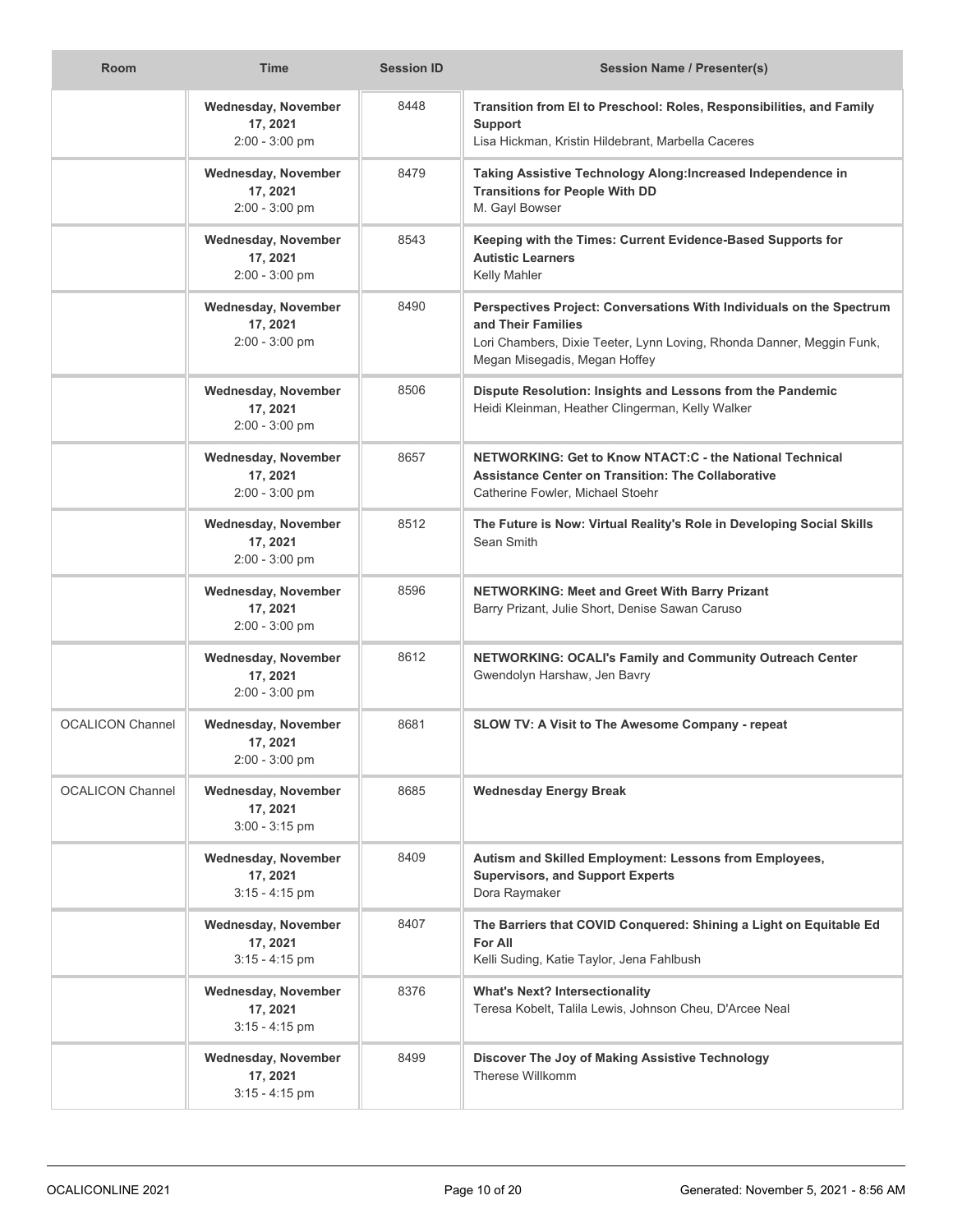| <b>Room</b>             | <b>Time</b>                                                | <b>Session ID</b> | <b>Session Name / Presenter(s)</b>                                                                                                                                                                     |
|-------------------------|------------------------------------------------------------|-------------------|--------------------------------------------------------------------------------------------------------------------------------------------------------------------------------------------------------|
|                         | Wednesday, November<br>17, 2021<br>$3:15 - 4:15$ pm        | 8570              | Growing Forward, Together: Cincinnati Public School's Cross-<br><b>Departmental Approach to Access and Equity</b><br>Bridget McComas, Sarah Morales, Debra Crawford, Dawn Williams,<br>Lanisha Simmons |
|                         | Wednesday, November<br>17, 2021<br>$3:15 - 4:15$ pm        | 8368              | Self-Determination Assessment and Intervention<br>Karrie Shogren, Sheida Raley                                                                                                                         |
|                         | Wednesday, November<br>17, 2021<br>$3:15 - 4:15$ pm        | 8474              | Finding Resources to Help Children With Special Healthcare Needs<br>Melissa James, Kim Mathews                                                                                                         |
|                         | Wednesday, November<br>17, 2021<br>$3:15 - 4:15$ pm        | 8518              | Valuing, Engaging and Empowering Fathers to Improve Family and<br><b>Child Outcomes</b><br>Jen Bavry, Corey Ferguson, Mark W. Butler, Thomas Hess, Kimberly Dent,<br>Kari Jones, Joshua Counceller     |
|                         | Wednesday, November<br>17, 2021<br>$3:15 - 4:15$ pm        | 8692              | <b>NETWORKING: OEC Low Incidence Disabilities</b><br>Sarah Buoni, Megan Flowers                                                                                                                        |
|                         | Wednesday, November<br>17, 2021<br>$3:15 - 4:15$ pm        | 8592              | <b>NETWORKING: ODE Learning and Instructional Strategies</b><br>Sherry Birchem, Kerry Martinez                                                                                                         |
| <b>OCALICON Channel</b> | Wednesday, November<br>17, 2021<br>$3:15 - 4:15$ pm        | 8683              | SLOW TV: Behind the Scenes: Coffee Breaks - repeat                                                                                                                                                     |
| <b>OCALICON Channel</b> | <b>Wednesday, November</b><br>17, 2021<br>$4:15 - 4:30$ pm | 8689              | <b>Wednesday Afternoon Break 2</b>                                                                                                                                                                     |
|                         | Wednesday, November<br>17, 2021<br>$4:30 - 5:30$ pm        | 8472              | The Past, Present, and Future: Look Back on Professor Tony<br><b>Attwood's Inspiring Actions</b><br>Josie Santomauro                                                                                   |
|                         | <b>Wednesday, November</b><br>17, 2021<br>$4:30 - 5:30$ pm | 8550              | ASD and the Steps to Being Social: A Practical Model for Developing<br><b>Social Skills</b><br>Marci Laurel, Kathleen Mo Taylor                                                                        |
|                         | Wednesday, November<br>17, 2021<br>$4:30 - 5:30$ pm        | 8378              | <b>Empowering Kids With a Strong Home and School Connection</b><br>Lisa Orem, Janette Rondy                                                                                                            |
|                         | Wednesday, November<br>17, 2021<br>$4:30 - 5:30$ pm        | 8502              | Using Songs and Synthetic Speech Singing as Boost to Universal<br><b>Human Need of Self-Esteem</b><br>Jeff Moyer                                                                                       |
|                         | Wednesday, November<br>17, 2021<br>$4:30 - 5:30$ pm        | 8500              | Disproportionality: Appropriate Identification for Special Education<br>Bernadette Laughlin, Debra Shirley, Shauna Schramke                                                                            |
|                         | Wednesday, November<br>17, 2021<br>4:30 - 5:30 pm          | 8466              | Itinerant Teachers and Their ECE Partners: Supporting Inclusion One<br>Step at a Time<br>Laurie Dinnebeil                                                                                              |
|                         | Wednesday, November<br>17, 2021<br>$4:30 - 5:30$ pm        | 8527              | Research Symposium: Using Technology to Support Mobility<br>Sheila Smith, Kaetlyn Culter, Madelyn Betz, Bethany Frick                                                                                  |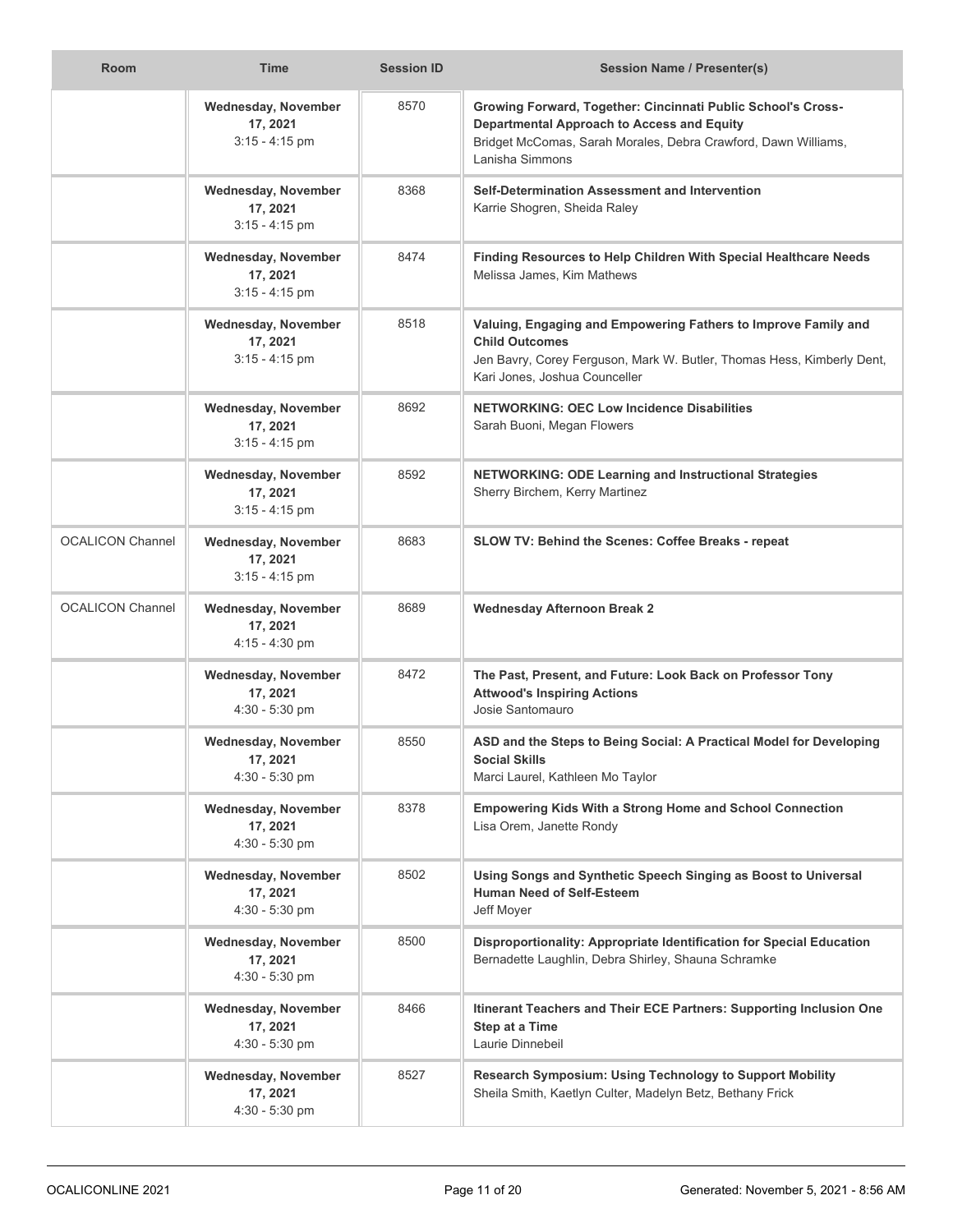| <b>Room</b>             | <b>Time</b>                                        | <b>Session ID</b> | <b>Session Name / Presenter(s)</b>                                                                                                                                     |
|-------------------------|----------------------------------------------------|-------------------|------------------------------------------------------------------------------------------------------------------------------------------------------------------------|
|                         | Wednesday, November<br>17, 2021<br>4:30 - 5:30 pm  | 8433              | Applying a Framework to the OCALICON Content: Participant<br><b>Dialogue</b><br>Catherine Fowler, Michael Stoehr                                                       |
|                         | Wednesday, November<br>17, 2021<br>4:30 - 5:30 pm  | 8656              | NETWORKING: Meet Teacher of the Year Anthony Coy-Gonzalez<br>Anthony Coy-Gonzalez                                                                                      |
|                         | Wednesday, November<br>17, 2021<br>4:30 - 5:30 pm  | 8634              | <b>NALS Networking</b><br>Lee Stickle                                                                                                                                  |
| <b>OCALICON Channel</b> | Wednesday, November<br>17, 2021<br>4:30 - 5:30 pm  | 8654              | <b>SLOW TV: Tri-Starr: A Visit to the Smokies</b>                                                                                                                      |
| <b>OCALICON Channel</b> | Thursday, November 18,<br>2021<br>$8:00 - 8:30$ am | 8655              | SLOW TV: Space Blanket 2021                                                                                                                                            |
| <b>OCALICON Channel</b> | Thursday, November 18,<br>2021<br>$8:30 - 8:45$ am | 8663              | <b>Welcome to Thursday!</b>                                                                                                                                            |
|                         | Thursday, November 18,<br>2021<br>8:45 - 9:45 am   | 8430              | <b>Ensuring Technology Access for Students Who Are DHH Across</b><br><b>Multiple Learning Spaces</b><br>Carrie Spangler, Gail Whitelaw, Abbey Weaver                   |
|                         | Thursday, November 18,<br>2021<br>$8:45 - 9:45$ am | 8417              | UDL Move Your Curriculum Materials Above the Average<br>Heidi Orvosh-Kamenski, Cherie Smith, Matt Bergman                                                              |
|                         | Thursday, November 18,<br>2021<br>$8:45 - 9:45$ am | 8563              | <b>Understanding and Implementing Certified Youth Peer Support</b><br><b>Programs</b><br>Angela Lariviere, John Dellick, Kaylea Dillon, Elizabeth Bee                  |
|                         | Thursday, November 18,<br>2021<br>$8.45 - 9.45$ am | 8420              | Diagnosed at 90! Autism and Aging Well<br>Richard Ibbotson, Lynsey Stewart                                                                                             |
|                         | Thursday, November 18,<br>2021<br>8:45 - 9:45 am   | 8481              | The Four Keys to Success in Dual Diagnosis<br>Julie Gentile                                                                                                            |
|                         | Thursday, November 18,<br>2021<br>8:45 - 9:45 am   | 8371              | <b>What's Next? Home and Community</b><br>Teresa Kobelt, Jeremy Morris, Kelly Buckland, Thomas Foley, Maria Town                                                       |
|                         | Thursday, November 18,<br>2021<br>$8:45 - 9:45$ am | 8530              | Research Symposium: Screening, Early Identification, and Access<br>Sheila Smith, Hyo Jung Lee, Youngsun Lee, So Yoon Kim, Shirley<br>Peganoff O'Brien, Myra Beth Bundy |
|                         | Thursday, November 18,<br>2021<br>8:45 - 9:45 am   | 8687              | <b>NETWORKING: ODE Transition</b><br>Amy Szymanski                                                                                                                     |
|                         | Thursday, November 18,<br>2021<br>8:45 - 9:45 am   | 8577              | <b>NETWORKING: OEC Diverse Learners</b><br>Sarah Buoni                                                                                                                 |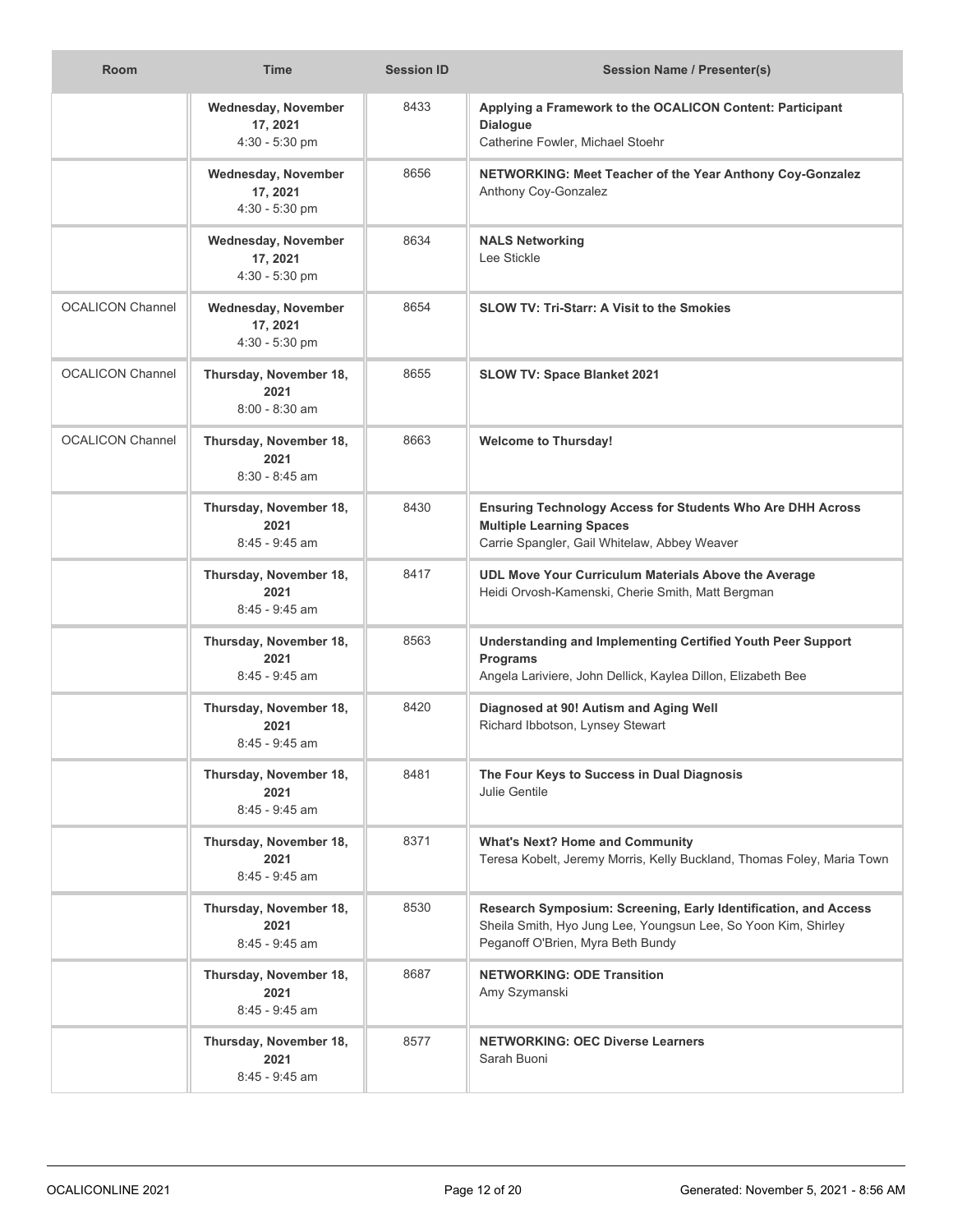| Room                    | <b>Time</b>                                         | <b>Session ID</b> | <b>Session Name / Presenter(s)</b>                                                                                                                                                     |
|-------------------------|-----------------------------------------------------|-------------------|----------------------------------------------------------------------------------------------------------------------------------------------------------------------------------------|
|                         | Thursday, November<br>18, 2021<br>8:45 - 9:45 am    | 8620              | <b>NETWORKING: OCALI's Autism Center</b><br>Amy Bixler Coffin, Julie Short, Wendy Szakacs, Denise Sawan Caruso                                                                         |
| <b>OCALICON Channel</b> | Thursday, November<br>18, 2021<br>8:45 - 9:45 am    | 8666              | <b>SLOW TV: The Birds and The Bees</b>                                                                                                                                                 |
| <b>OCALICON Channel</b> | Thursday, November<br>18, 2021<br>$9:45 - 10:00$ am | 8669              | <b>Coffee Break: Two Cafe and Boutique</b>                                                                                                                                             |
|                         | Thursday, November<br>18, 2021<br>10:00 - 11:00 am  | 8504              | Gathering Ideas for State and National Literacy Models for Complex<br><b>Learners</b><br>Matthew Martinez, Beth Gilchrist, Nancy Childress, Shawna Benson                              |
|                         | Thursday, November<br>18, 2021<br>10:00 - 11:00 am  | 8520              | No Tech, No Way! Now What??<br>MoE Buti                                                                                                                                                |
|                         | Thursday, November<br>18, 2021<br>10:00 - 11:00 am  | 8597              | Including Students with ASD in Tier 2 of School-Wide Positive<br><b>Behavioral Interventions and Supports</b><br>Megan Carpenter, Ya-yu Lo, Virginia Walker, Melissa Tapp, Andy Werner |
|                         | Thursday, November<br>18, 2021<br>10:00 - 11:00 am  | 8562              | <b>Bibliotherapy: The Original Social Narratives</b><br>Kari Dunn Buron                                                                                                                |
|                         | Thursday, November<br>18, 2021<br>10:00 - 11:00 am  | 8415              | Dispelling Myths about Funding Inclusionary Environments Part 1:<br><b>Provider Experiences</b><br>Wendy Grove, Suzanne Prescott, Jennifer Haddow, Amy Wise                            |
|                         | Thursday, November<br>18, 2021<br>10:00 - 11:00 am  | 8660              | <b>Housing through an Autism Lens</b><br>Maddy Dever, Courtney Weaver, Pari Johnston                                                                                                   |
|                         | Thursday, November<br>18, 2021<br>10:00 - 11:00 am  | 8588              | <b>NETWORKING: ODE Federal Programs</b><br>Diane Neal                                                                                                                                  |
|                         | Thursday, November<br>18, 2021<br>10:00 - 11:00 am  | 8624              | <b>Supporting Deaf People into Employment</b><br>Suzie Beaumont                                                                                                                        |
|                         | Thursday, November<br>18, 2021<br>10:00 - 11:00 am  | 8573              | <b>NETWORKING: OEC Dispute Resolution</b><br>Heidi Kleinman, Sandy Kaufman                                                                                                             |
|                         | Thursday, November<br>18, 2021<br>10:00 - 11:00 am  | 8622              | <b>NETWORKING: OCALI's Executive Director</b><br>Shawn Henry                                                                                                                           |
| <b>OCALICON Channel</b> | Thursday, November<br>18, 2021<br>10:00 - 11:00 am  | 8671              | <b>SLOW TV: A Visit to Franklin Park Conservatory</b>                                                                                                                                  |
| <b>OCALICON Channel</b> | Thursday, November<br>18, 2021<br>11:00 - 11:15 am  | 8674              | <b>Thursday Morning Break</b>                                                                                                                                                          |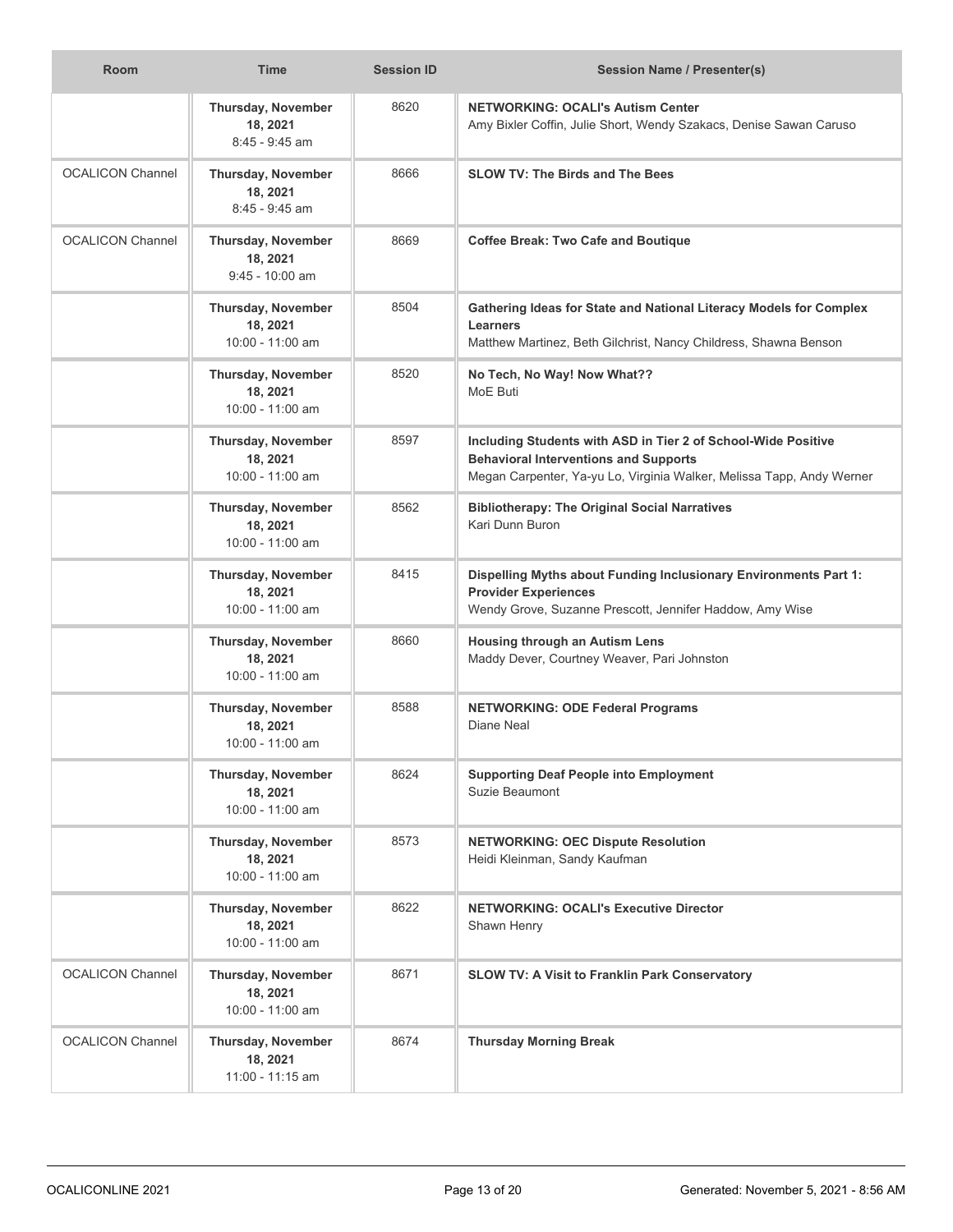| <b>Room</b>             | <b>Time</b>                                           | <b>Session ID</b> | <b>Session Name / Presenter(s)</b>                                                                                                            |
|-------------------------|-------------------------------------------------------|-------------------|-----------------------------------------------------------------------------------------------------------------------------------------------|
|                         | Thursday, November<br>18, 2021<br>11:15 am - 12:15 pm | 8370              | <b>What's Next? Federal Policy</b><br>Teresa Kobelt, Denise Rozell, John Moore, Jennifer Johnson, Andres<br>Gallegos                          |
|                         | Thursday, November<br>18, 2021<br>11:15 am - 12:15 pm | 8411              | <b>UDL: Beyond the Classroom</b><br>Lisa Arthur, Jaclyn Disibio                                                                               |
|                         | Thursday, November<br>18, 2021<br>11:15 am - 12:15 pm | 8421              | <b>Counseling for Autistic Adults: The Good, Bad and Indifferent</b><br>Richard Ibbotson, Lesley Evans                                        |
|                         | Thursday, November<br>18, 2021<br>11:15 am - 12:15 pm | 8384              | A Reflection of the Pandemic's Impact on the Education of Students<br><b>With Visual Impairments</b><br>Tiffany Wild, Danene Fast             |
|                         | Thursday, November<br>18, 2021<br>11:15 am - 12:15 pm | 8569              | PEERspective: Because Everyone Deserves A Friend<br>Jennifer Schmidt, Megan Barrett                                                           |
|                         | Thursday, November<br>18, 2021<br>11:15 am - 12:15 pm | 8441              | Loving Lincoln and Oskar: A Mom's Journey Through Autism<br>Erin Simmons                                                                      |
|                         | Thursday, November<br>18, 2021<br>11:15 am - 12:15 pm | 8688              | <b>NETWORKING: OEC Related Services</b><br>Bernadette Laughlin                                                                                |
|                         | Thursday, November<br>18, 2021<br>11:15 am - 12:15 pm | 8382              | All About AIM: Autism Internet Modules<br>Wendy Szakacs, Kathleen Quill, Bobby Huffman, Paul LaCava                                           |
|                         | Thursday, November<br>18, 2021<br>11:15 am - 12:15 pm | 8584              | <b>NETWORKING: ODE Community Schools</b><br>Karl Koenig                                                                                       |
|                         | Thursday, November<br>18, 2021<br>11:15 am - 12:15 pm | 8611              | <b>NETWORKING: OCALI's Lifespan Transition Center</b><br>Chris Filler, Alex Corwin, Starr Dobush, Jenna Allen                                 |
| <b>OCALICON Channel</b> | Thursday, November<br>18, 2021<br>11:15 am - 12:15 pm | 8679              | SLOW TV: Behind the Scenes: 2020 Throwback Thursday                                                                                           |
| <b>OCALICON Channel</b> | Thursday, November<br>18, 2021<br>12:15 - 12:45 pm    | 8677              | <b>Thursday Lunch Break</b>                                                                                                                   |
|                         | Thursday, November<br>18, 2021<br>12:45 - 1:45 pm     | 8388              | Mission Accessible: Literacy in Action<br>Angelica Gagliardi, Kelly Lusk, Michelle Motil                                                      |
|                         | Thursday, November<br>18, 2021<br>12:45 - 1:45 pm     | 8485              | Focus on the Fence: Policy, Practice, and Positive Outcomes for<br><b>Children</b><br><b>Charles Barrett</b>                                  |
|                         | Thursday, November<br>18, 2021<br>12:45 - 1:45 pm     | 8399              | Strategies to Improve Mental Health Outcomes and Daily Life for ASD<br><b>Adolescents and Adults</b><br>Barry Grossman, Kim Clairy, Ruth Aspy |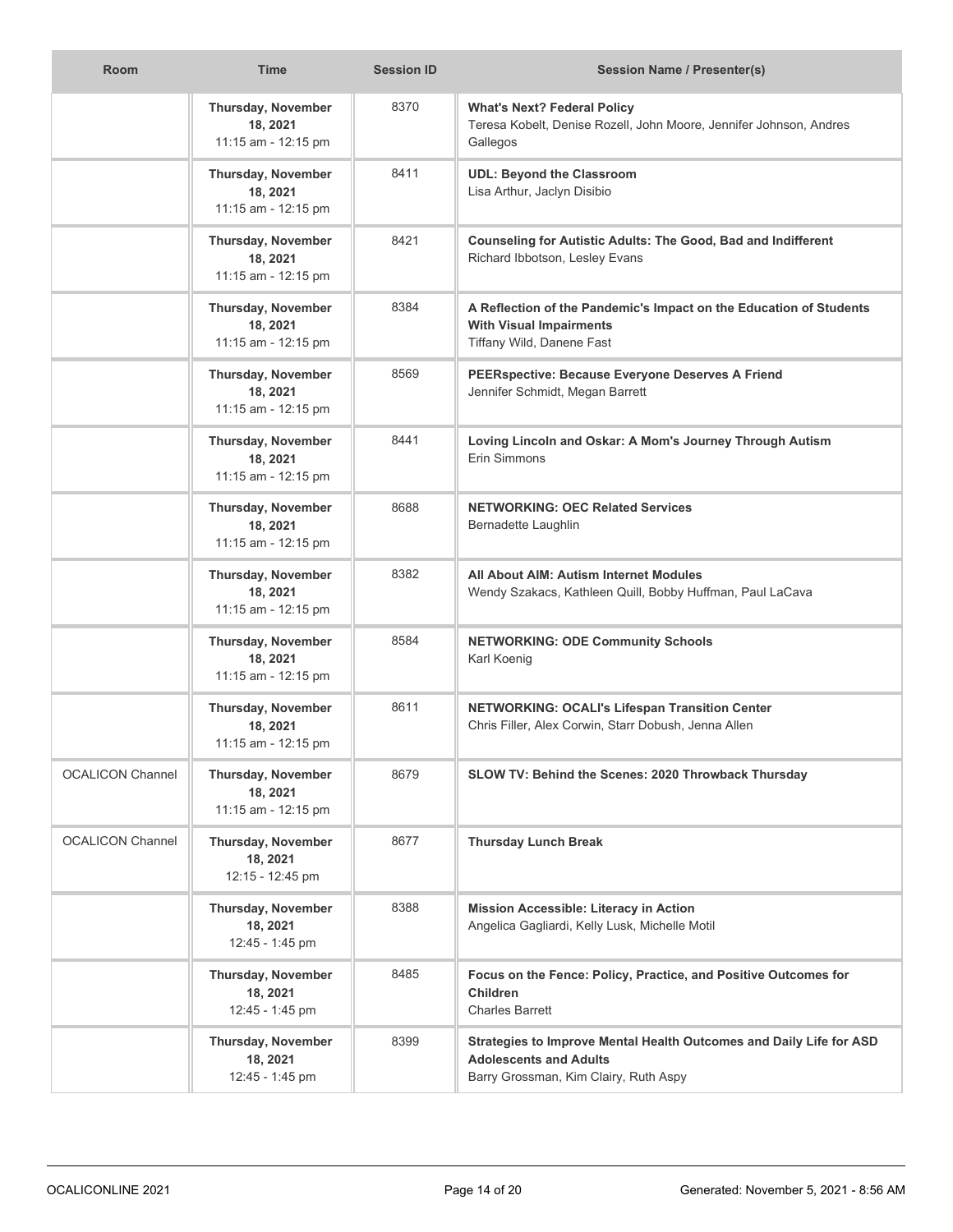| <b>Room</b>             | <b>Time</b>                                        | <b>Session ID</b> | <b>Session Name / Presenter(s)</b>                                                                                                                                |
|-------------------------|----------------------------------------------------|-------------------|-------------------------------------------------------------------------------------------------------------------------------------------------------------------|
|                         | Thursday, November<br>18, 2021<br>12:45 - 1:45 pm  | 8607              | Digital Learning: APH Hive Courses Built For You<br>Amy Campbell                                                                                                  |
|                         | Thursday, November<br>18, 2021<br>12:45 - 1:45 pm  | 8510              | Rural Special Education Quarterly: Discussion of Issues Facing Rural<br><b>Special Educators</b><br>Caroline Fitchett, Brittany Hott, Ann Berry, Ginevra Courtade |
|                         | Thursday, November<br>18, 2021<br>12:45 - 1:45 pm  | 8414              | Dispelling Myths About Funding Inclusionary Environments Part 2:<br>How To Do It<br>Wendy Grove, Aliceson Carver                                                  |
|                         | Thursday, November<br>18, 2021<br>12:45 - 1:45 pm  | 8516              | Unstuck: Stepping Into An Intervention Framework to Improve Our<br><b>Own Teaching Practices</b><br>Robert Pennington                                             |
|                         | Thursday, November<br>18, 2021<br>12:45 - 1:45 pm  | 8593              | <b>NETWORKING: ODE Nonpublic Educational Options</b><br>Jacqueline Cheadle                                                                                        |
|                         | Thursday, November<br>18, 2021<br>12:45 - 1:45 pm  | 8402              | <b>Creating Great Meetings for Schools and Families</b><br>Thomas Capretta, Megan Horstmeier, Kimberly Moritz                                                     |
|                         | Thursday, November<br>18, 2021<br>12:45 - 1:45 pm  | 8595              | NETWORKING: Family Engagement in the Transition Years<br>Dawn Rowe, Alex Corwin, Amy Szymanski                                                                    |
|                         | Thursday, November<br>18, 2021<br>12:45 - 1:45 pm  | 8629              | NETWORKING: Get to Know OAR - the Organization for Autism<br><b>Research</b><br>Michael Maloney, Kimberly Ha, Amanda Rioux                                        |
| <b>OCALICON Channel</b> | Thursday, November<br>18, 2021<br>12:45 - 1:45 pm  | 8697              | <b>SLOW TV: A Visit to Salt Fork</b>                                                                                                                              |
| <b>OCALICON Channel</b> | Thursday, November<br>18, 2021<br>1:45 - 2:00 pm   | 8693              | <b>Thursday Afternoon Break 1</b>                                                                                                                                 |
|                         | Thursday, November<br>18, 2021<br>$2:00 - 3:00$ pm | 8440              | Supporting Equity Through Access: Deaf, Hard of Hearing, Blind or<br><b>Visually Impaired</b><br><b>Heather Herbster</b>                                          |
|                         | Thursday, November<br>18, 2021<br>$2:00 - 3:00$ pm | 8379              | UDL: The Good, The Bad, and The Ugly!<br>George Van Horn, Tina Greene, Rhonda Laswell                                                                             |
|                         | Thursday, November<br>18, 2021<br>$2:00 - 3:00$ pm | 8539              | What Have I Gotten Into? Leadership Skills For New Administrators<br>Andrea Faulkner                                                                              |
|                         | Thursday, November<br>18, 2021<br>2:00 - 3:00 pm   | 8387              | Leveling UP! Providing Valid and Useful Regulatory Support<br>Amy Laurent, Jacquelyn Fede                                                                         |
|                         | Thursday, November<br>18, 2021<br>$2:00 - 3:00$ pm | 8600              | Collaboration in Action Across Minnesota: Improving and Providing<br><b>Support for Individuals With ASD</b><br>Erin Farrell, Nicole Berning                      |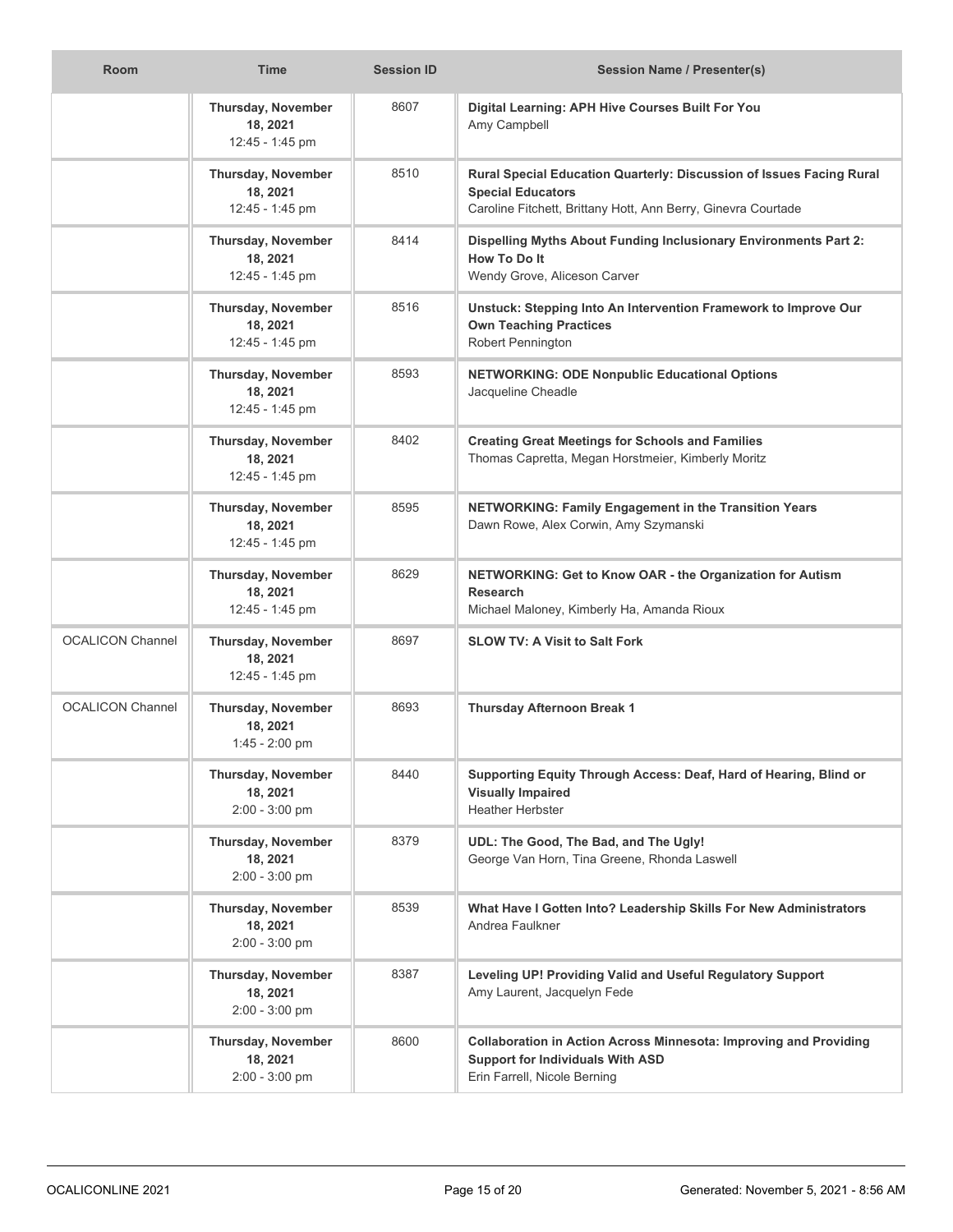| <b>Room</b>             | <b>Time</b>                                               | <b>Session ID</b> | <b>Session Name / Presenter(s)</b>                                                                                                                                                                                                                    |
|-------------------------|-----------------------------------------------------------|-------------------|-------------------------------------------------------------------------------------------------------------------------------------------------------------------------------------------------------------------------------------------------------|
|                         | Thursday, November<br>18, 2021<br>2:00 - 3:00 pm          | 8436              | Supporting Parents and Professionals: What We Do In Ohio<br>Lisa Hickman, Dee Marks, Jacqueline Howley, Sandy Brickner, Rachel<br><b>Barnhart</b>                                                                                                     |
|                         | Thursday, November<br>18, 2021<br>$2:00 - 3:00$ pm        | 8533              | <b>Research Symposium: Young Adults</b><br>Sheila Smith, Tara Bord, Caycie Smith, Laurel Snider, Matthew Segall,<br>Hannah Batsche, Carson Barnett                                                                                                    |
|                         | Thursday, November<br>18, 2021<br>2:00 - 3:00 pm          | 8422              | Growing Family Resilience: Why Caring for Others Requires Caring for<br><b>Oneself</b><br>Claudia Lopez                                                                                                                                               |
|                         | Thursday, November<br>18, 2021<br>2:00 - 3:00 pm          | 8583              | <b>NETWORKING: ODE Career Technical Education</b><br>Rebecca Crance                                                                                                                                                                                   |
|                         | Thursday, November<br>18, 2021<br>$2:00 - 3:00$ pm        | 8613              | <b>NETWORKING: OCALI's Office of Policy</b><br>Teresa Kobelt                                                                                                                                                                                          |
| <b>OCALICON Channel</b> | Thursday, November<br>18, 2021<br>2:00 - 3:00 pm          | 8682              | SLOW TV: Ride for Pickles 2 - repeat                                                                                                                                                                                                                  |
| <b>OCALICON Channel</b> | Thursday, November<br>18, 2021<br>$3:00 - 3:15$ pm        | 8686              | <b>Thursday Energy Break</b>                                                                                                                                                                                                                          |
|                         | Thursday, November<br>18, 2021<br>$3:15 - 4:15$ pm        | 8495              | The Role of the University in Preparing and Supporting Special<br><b>Education Professionals</b><br>Melissa Jones-Bromenshenkel, Megan Reister, Brittany Hott, Melinda Ault,<br>Emily Sobeck, Melinda Leko, Ginevra Courtade, Lori Slater, Brian Reid |
|                         | Thursday, November<br>18, 2021<br>$3:15 - 4:15$ pm        | 8462              | Mastering Executive Function Skills from School to Adult Life<br>Carol Burmeister, Sheri Wilkins                                                                                                                                                      |
|                         | Thursday, November<br>18, 2021<br>$3:15 - 4:15$ pm        | 8536              | A Holistic Approach to Transitions in Health, Education and<br><b>Employment</b><br>Emily Meier, Celina Urquidez, Wendy Parent-Johnson                                                                                                                |
|                         | Thursday, November<br>18, 2021<br>$3:15 - 4:15$ pm        | 8480              | Racial and Ethnic Disparities in the Identification of Autism Spectrum<br><b>Disorders</b><br>Amy Bixler Coffin, Marbella Caceres, Iliana Martinez, Gwendolyn Harshaw,<br>Gene Harshaw, Reginald Fields                                               |
|                         | Thursday, November<br>18, 2021<br>$3:15 - 4:15$ pm        | 8443              | Planning for the Future: Maximize and Maintain Benefits With STABLE<br><b>Accounts and Trusts</b><br>Logan Philipps, Doug Jackson                                                                                                                     |
|                         | Thursday, November<br>18, 2021<br>$3:15 - 4:15$ pm        | 8609              | How To Make The Work Of Special Education Easier and Better For<br>Kids<br>Nathan Levenson                                                                                                                                                            |
|                         | <b>Thursday, November</b><br>18, 2021<br>$3:15 - 4:15$ pm | 8444              | NETWORKING: Loving Lincoln and Oskar: Meet the Mom<br>Erin Simmons                                                                                                                                                                                    |
|                         | Thursday, November<br>18, 2021<br>$3:15 - 4:15$ pm        | 8599              | NETWORKING: Reflections on Literacy for Learners Who Are Blind or<br><b>Visually Impaired</b><br>Angelica Gagliardi                                                                                                                                   |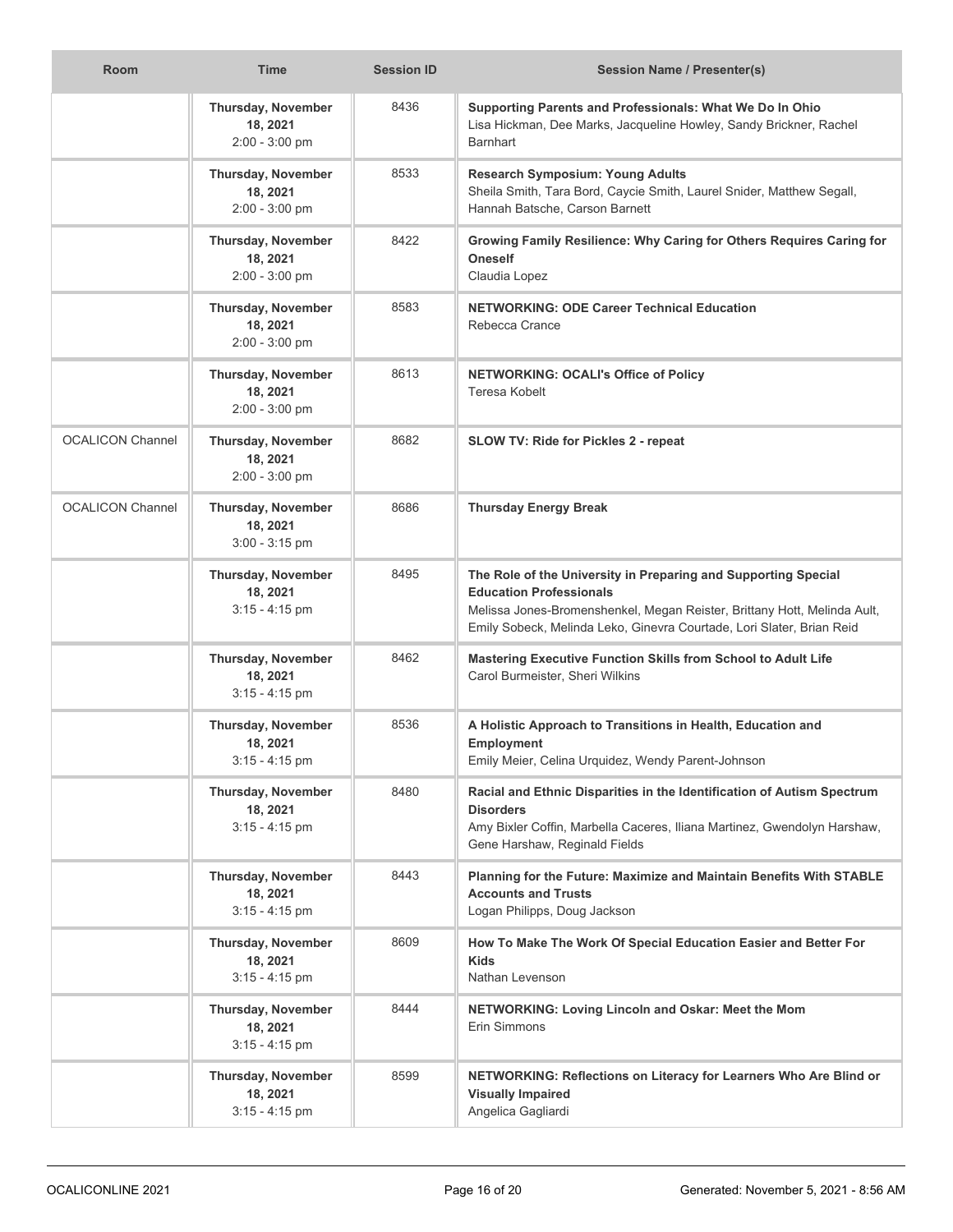| <b>Room</b>             | <b>Time</b>                                        | <b>Session ID</b> | <b>Session Name / Presenter(s)</b>                                                                                                                                                                                                 |
|-------------------------|----------------------------------------------------|-------------------|------------------------------------------------------------------------------------------------------------------------------------------------------------------------------------------------------------------------------------|
|                         | Thursday, November<br>18, 2021<br>$3:15 - 4:15$ pm | 8575              | <b>NETWORKING: OEC Supports and Monitoring</b><br>Monica Drvota                                                                                                                                                                    |
|                         | Thursday, November<br>18, 2021<br>$3:15 - 4:15$ pm | 8586              | <b>NETWORKING: ODE Early Learning and School Readiness</b><br><b>Wendy Grove</b>                                                                                                                                                   |
| <b>OCALICON Channel</b> | Thursday, November<br>18, 2021<br>$3:15 - 4:15$ pm | 8684              | <b>SLOW TV: Lawnraker</b>                                                                                                                                                                                                          |
| <b>OCALICON Channel</b> | Thursday, November<br>18, 2021<br>4:15 - 4:30 pm   | 8690              | <b>Thursday Afternoon Break 2</b>                                                                                                                                                                                                  |
|                         | Thursday, November<br>18, 2021<br>$4:30 - 5:30$ pm | 8381              | Literacy Instruction for DHH Students: Promising Practices<br>Janelle Huefner, Bobbi Colatruglio                                                                                                                                   |
|                         | Thursday, November<br>18, 2021<br>$4:30 - 5:30$ pm | 8385              | <b>UDL: Going Beyond Access</b><br>Nicole Herbert. Lisa Hite                                                                                                                                                                       |
|                         | Thursday, November<br>18, 2021<br>$4:30 - 5:30$ pm | 8429              | Supporting Parents to Make Social and Emotional Learning Stick!<br><b>Elizabeth Sautter</b>                                                                                                                                        |
|                         | Thursday, November<br>18, 2021<br>$4:30 - 5:30$ pm | 8603              | DPS's Inclusion Journey: Building the Capacity of School Leaders to<br><b>Lead for Inclusion</b><br>Robert Frantum-Allen                                                                                                           |
|                         | Thursday, November<br>18, 2021<br>4:30 - 5:30 pm   | 8606              | Early and Often: Ohio's Innovative Efforts to Strengthen Infant and<br>Early Childhood Mental Health With Cross Systems Collaboration<br>Grace Schoessow, John Kinsel, Pam Hamer, Lillian McCree, Malissa<br>Doster, Jennifer Frey |
|                         | Thursday, November<br>18, 2021<br>$4:30 - 5:30$ pm | 8426              | College and Career Readiness for Youth with Complex Support Needs:<br><b>Moving Toward Inclusion</b><br>Mary Morningstar                                                                                                           |
|                         | Thursday, November<br>18, 2021<br>$4:30 - 5:30$ pm | 8534              | Research Symposium: Instruction and Implementation<br>Sheila Smith, Michelle Tofte, Natalie Andzik, Carissa Jackson, Paul LaCava                                                                                                   |
|                         | Thursday, November<br>18, 2021<br>$4:30 - 5:30$ pm | 8556              | Disability Revolution: A Discussion About Crip Camp - Option 2<br>Simon Buehrer, Courtney Yantes, Will Gallup, Sean Walker, Jill Hudson                                                                                            |
|                         | Thursday, November<br>18, 2021<br>4:30 - 5:30 pm   | 8615              | NETWORKING: OCALI's Assistive Technology and Accessible<br><b>Educational Materials Center</b><br>Jan Rogers, Rachel Schultz, Jennifer Govender, Heather Bridgman, Judy<br>Siens, Kelly Houston, Katie Robinson, Lisa Modena       |
| <b>OCALICON Channel</b> | Friday, November 19,<br>2021<br>8:00 - 8:30 am     | 8661              | <b>SLOW TV: Fall Kayaking at Alum Creek State Park</b>                                                                                                                                                                             |
| <b>OCALICON Channel</b> | Friday, November 19,<br>2021<br>$8:30 - 8:45$ am   | 8664              | <b>Welcome to Friday!</b>                                                                                                                                                                                                          |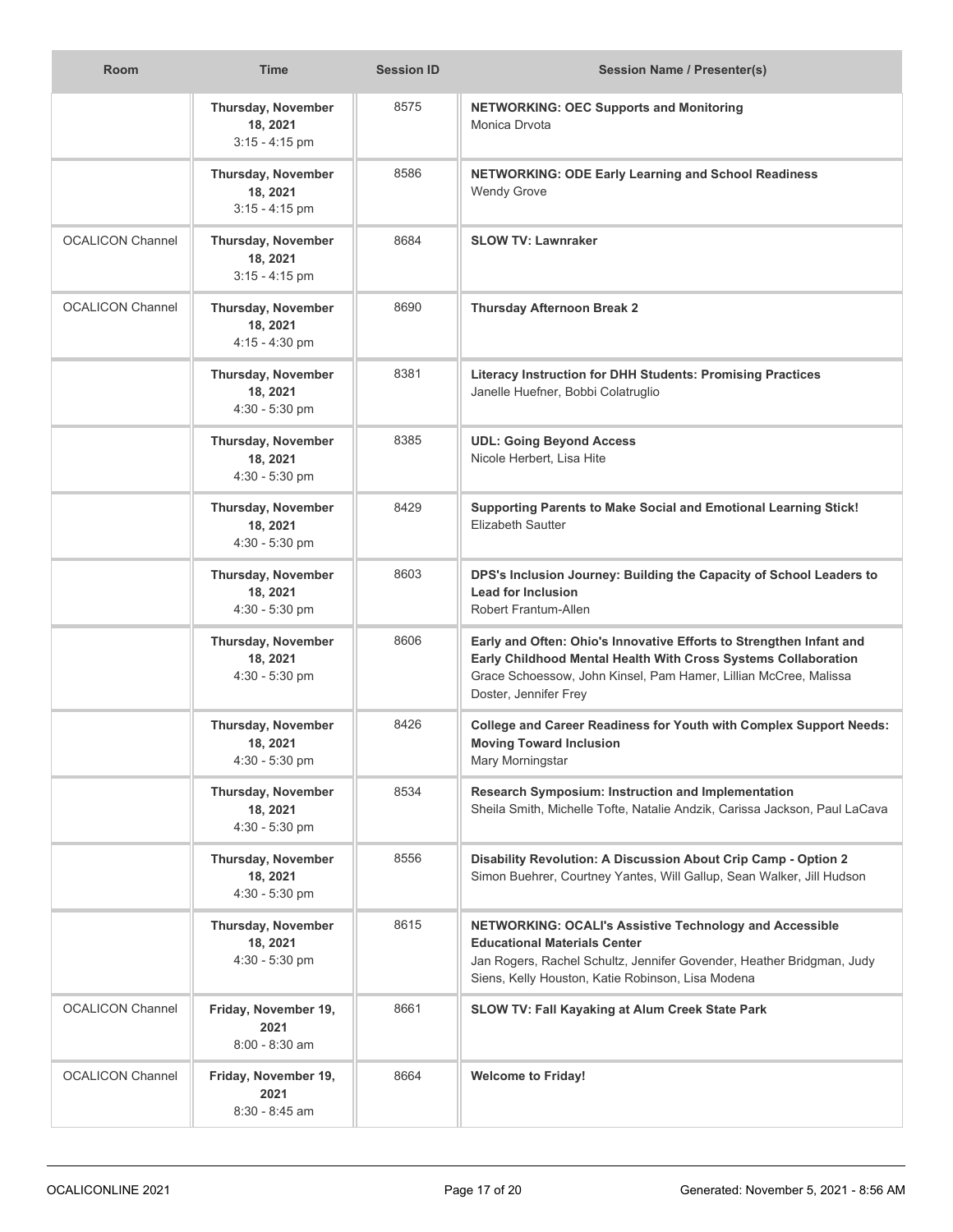| <b>Room</b>             | <b>Time</b>                                      | <b>Session ID</b> | <b>Session Name / Presenter(s)</b>                                                                                                                                  |
|-------------------------|--------------------------------------------------|-------------------|---------------------------------------------------------------------------------------------------------------------------------------------------------------------|
|                         | Friday, November 19,<br>2021<br>8:45 - 9:45 am   | 8460              | How Do You Make Language and Communication Happen in 2021?<br>Angelica Gagliardi, Julie Stewart, Mark Campano                                                       |
|                         | Friday, November 19,<br>2021<br>8:45 - 9:45 am   | 8627              | <b>Creating Inclusive Workplaces for the Autistic Jobseekers</b><br>Josh Cobbs, David Kearon, Anne Nagel                                                            |
|                         | Friday, November 19,<br>2021<br>$8:45 - 9:45$ am | 8540              | <b>Surrogate Parents Training Overview</b><br>Karen Johnson, Chrissy Cline                                                                                          |
|                         | Friday, November 19,<br>2021<br>$8:45 - 9:45$ am | 8553              | The Power of Healthy Interactions<br>Grace Schoessow                                                                                                                |
|                         | Friday, November 19,<br>2021<br>8:45 - 9:45 am   | 8546              | Understanding and Using Evidence-Based Practice Guidelines for<br><b>Children With ASD</b><br>Peter Doehring                                                        |
|                         | Friday, November 19,<br>2021<br>8:45 - 9:45 am   | 8439              | Charting the Life Course: Empowering Students and Families for<br><b>Success</b><br>Theresa Warren, Emily Johnson, Janet Maine, Celia Schloemer                     |
|                         | Friday, November 19,<br>2021<br>8:45 - 9:45 am   | 8528              | Research Symposium: Depression, Hoarding, and Psychotherapy<br><b>Trends</b><br>Sheila Smith, Soo Youn Kim, Richard Ibbotson, Alesha Cooper, Margaret<br>Rosencrans |
|                         | Friday, November 19,<br>2021<br>8:45 - 9:45 am   | 8631              | NETWORKING: Get to Know the Doncaster Deaf Trust<br>Alexis Johnson                                                                                                  |
|                         | Friday, November 19,<br>2021<br>8:45 - 9:45 am   | 8558              | <b>NETWORKING: Meet the Good Life Ambassadors</b><br>Grace Blatt, Will Gallup, Patrick McMyler, Shaye Taylor, Sean Walker,<br>Courtney Yantes, Simon Buehrer        |
|                         | Friday, November 19,<br>2021<br>8:45 - 9:45 am   | 8619              | NETWORKING: OCALI's Teaching Diverse Learners Center<br>Shawna Benson                                                                                               |
| <b>OCALICON Channel</b> | Friday, November 19,<br>2021<br>$8:45 - 9:45$ am | 8667              | <b>SLOW TV: A Visit to OCALI - repeat</b>                                                                                                                           |
| <b>OCALICON Channel</b> | Friday, November 19,<br>2021<br>9:45 - 10:00 am  | 8670              | <b>Coffee Break: Winston's Coffee and Waffles</b>                                                                                                                   |
|                         | Friday, November 19,<br>2021<br>10:00 - 11:00 am | 8503              | Reducing Restraint and Seclusion: Understanding Ohio's Revised Rule<br>Emily Jordan, Deborah Turner                                                                 |
|                         | Friday, November 19,<br>2021<br>10:00 - 11:00 am | 8514              | UDL Plus Digital Tools Equals Innovative Instruction for ALL Learners<br>Sean Smith                                                                                 |
|                         | Friday, November 19,<br>2021<br>10:00 - 11:00 am | 8572              | Teaching Mathematical and Social Problem Solving to Learners With<br><b>ASD or ID</b><br>Jenny Root, Sarah Cox                                                      |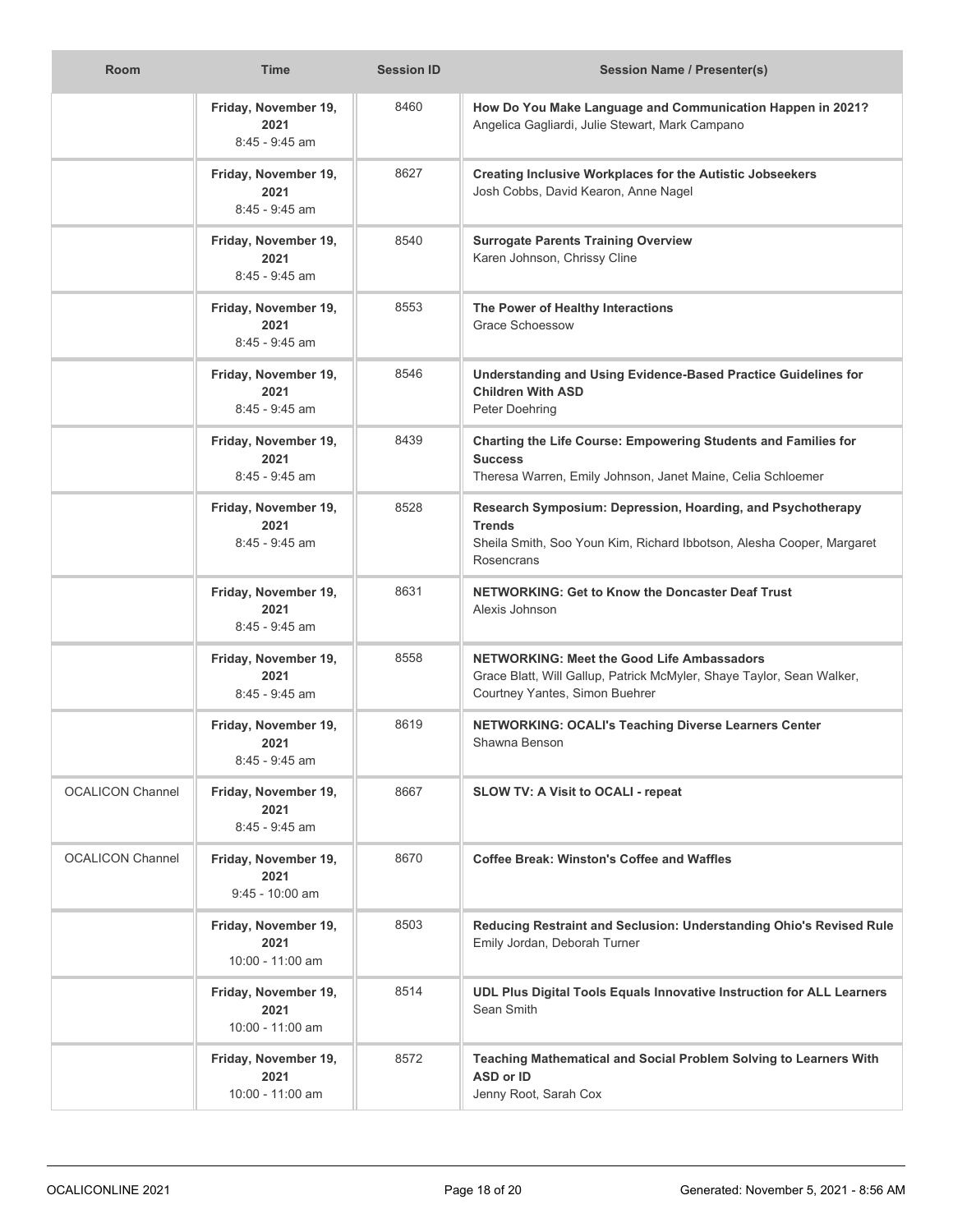| <b>Room</b>             | <b>Time</b>                                         | <b>Session ID</b> | <b>Session Name / Presenter(s)</b>                                                                                                                                                  |
|-------------------------|-----------------------------------------------------|-------------------|-------------------------------------------------------------------------------------------------------------------------------------------------------------------------------------|
|                         | Friday, November 19,<br>2021<br>$10:00 - 11:00$ am  | 8517              | Addressing Challenges to Improve Programming for Learners With<br><b>Complex Communication Needs</b><br>Robert Pennington, Virginia Walker, Leslie Bross, Melissa Tapp              |
|                         | Friday, November 19,<br>2021<br>$10:00 - 11:00$ am  | 8369              | <b>What's Next? Advocacy</b><br>Teresa Kobelt, Chloe Rothschild, Julia Bascom, Judy Heumann, Elijah<br>Armstrong, Mia Ives-Rublee                                                   |
|                         | Friday, November 19,<br>2021<br>10:00 - 11:00 am    | 8602              | Practices to Support Infants and Toddlers With Disabilities or<br><b>Suspected Delays Through Embedded Learning Opportunities</b><br>Delphia Roberts-Brown, Tammy Funnell           |
|                         | Friday, November 19,<br>2021<br>10:00 - 11:00 am    | 8522              | <b>New Family Resource Guide</b><br>Erin Simmons, Lisa Hickman, Kristin Hildebrant                                                                                                  |
|                         | Friday, November 19,<br>2021<br>10:00 - 11:00 am    | 8526              | <b>Prioritizing Social Inclusion</b><br>Terry Batley, Judy Hanson                                                                                                                   |
|                         | Friday, November 19,<br>2021<br>10:00 - 11:00 am    | 8659              | NETWORKING: OCALI's Multi-System Navigation Center<br>Chris Filler, Amy Bixler Coffin                                                                                               |
|                         | Friday, November 19,<br>2021<br>10:00 - 11:00 am    | 8564              | NETWORKING: Reflections on Literacy for Learners Who are Deaf and<br><b>Hard of Hearing</b><br>Angelica Gagliardi                                                                   |
| <b>OCALICON Channel</b> | Friday, November 19,<br>2021<br>10:00 - 11:00 am    | 8672              | SLOW TV: The PB and Winston Hour - repeat                                                                                                                                           |
| <b>OCALICON Channel</b> | Friday, November 19,<br>2021<br>11:00 - 11:15 am    | 8675              | <b>Friday Morning Break</b>                                                                                                                                                         |
|                         | Friday, November 19,<br>2021<br>11:15 am - 12:15 pm | 8445              | Early Literacy for Children With Cortical Visual Impairment<br>Kelly Lusk, Barb Williams, Melanie Sargent, Alisha Waugh                                                             |
|                         | Friday, November 19,<br>2021<br>11:15 am - 12:15 pm | 8501              | Leading Curriculum Review and Alignment: The Transformation of<br><b>Instructional Leaders</b><br>Lorraine Flick, Connie Schneider, Shawna Benson, Craig Ludwig, Meaghen<br>Tidwell |
|                         | Friday, November 19,<br>2021<br>11:15 am - 12:15 pm | 8551              | The Steps to Being Social: A Deeper Dive Into Implementation<br>Marci Laurel, Kathleen Mo Taylor                                                                                    |
|                         | Friday, November 19,<br>2021<br>11:15 am - 12:15 pm | 8560              | <b>Creating and Sustaining Inclusive Family Engagement Practices Pre</b><br>and Post Covid-19<br>Trinell Bowman, Beth Diaite, Marsie Torchon                                        |
|                         | Friday, November 19,<br>2021<br>11:15 am - 12:15 pm | 8542              | Navigating Engagement and Advocacy on the International Stage<br>Rebekah Kintzinger, Maddy Dever, Megan Krasnodembski                                                               |
|                         | Friday, November 19,<br>2021<br>11:15 am - 12:15 pm | 8464              | <b>FACES: A Parent Advocacy Intervention for Black Families Raising</b><br><b>Autistic Children</b><br>Jamie Pearson                                                                |